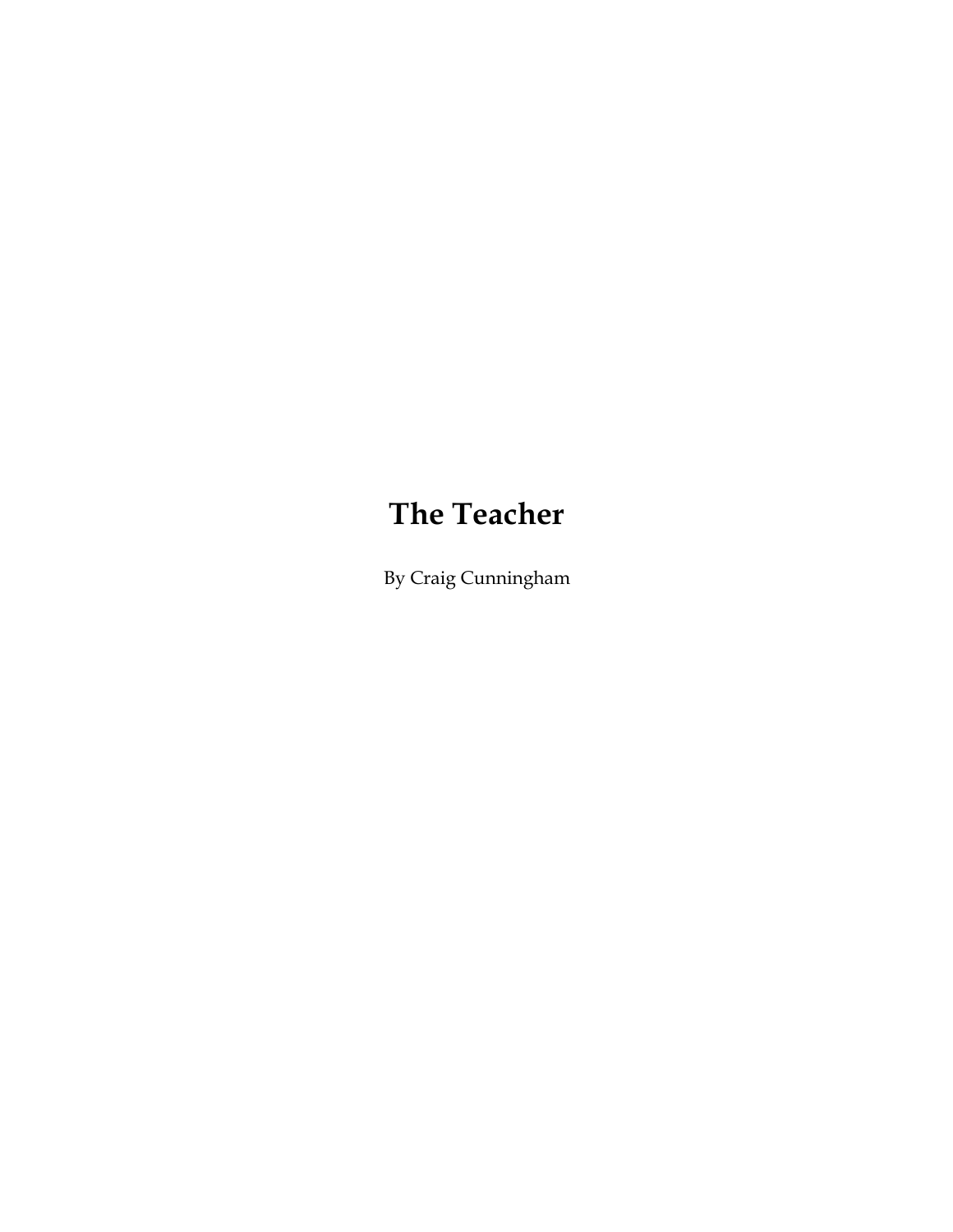*The Teacher*

*Even in the darkness, they shine.*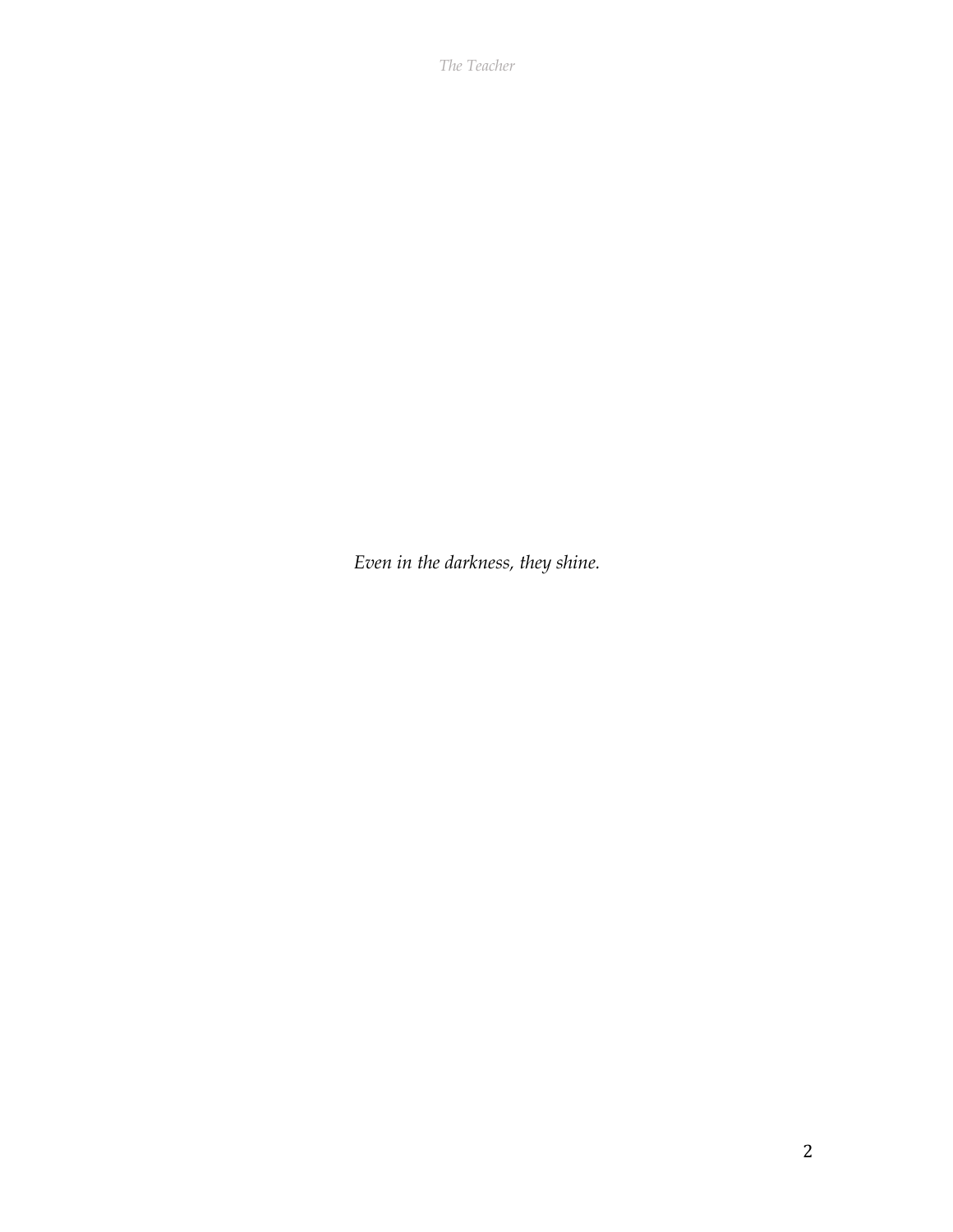## **2:25 AM**

It was not unusual for me to awake with a premonition.

Ever since I was a child, visions came to me and often they came true. Once I predicted the outcome to the Super Bowl on February 1, 2015. The New England Patriots and Seattle Seahawks. I had seen that Malcolm Butler was going to intercept the ball to end the game, and he did. It all came to pass exactly as I had seen it, and the Patriots won against all odds.

I had not shared my gift with anyone in the compound, and so no one knew. I acted surprised by the outcome. I did not tell them of my gift.

But the premonitions were not limited to sporting matches. For instance, I knew when my father was going to die. I even warned him, but he was a stubborn and stupid man who listened to no one. He raised goats and sold them for less than they were worth so that his rivals could never have the satisfaction of making a sale. The profits from the goats were enough to fill his pride, but not our pantry. By the end of his life, he had become more like a goat than a man. Now, he and my mother are both dead, and I do not miss them.

This is all to say that one morning I awoke with the premonition that The Teacher was going to die.

I saw the helicopters circling our house, the soldiers sliding down ropes onto the roof, bursting through windows, firing machine guns into Ernest's chest as he tried to organize the guards. His clothes became drenched in blood, but he continued to scream profanities, you federal dogs, you filthy federal dogs you'll burn for what you've done, you filthy federal dogs. Then he fell against the wall and pounded his fist on the ground before he could do so no longer.

The air smelled of fire, and I grew so disgusted that I began to vomit out the window into the courtyard. The women had no place to go, and so they huddled in the corner of my room without a word like mice. A soldier walked past all of us and did not aim his gun in our direction, as if we were invisible, and though I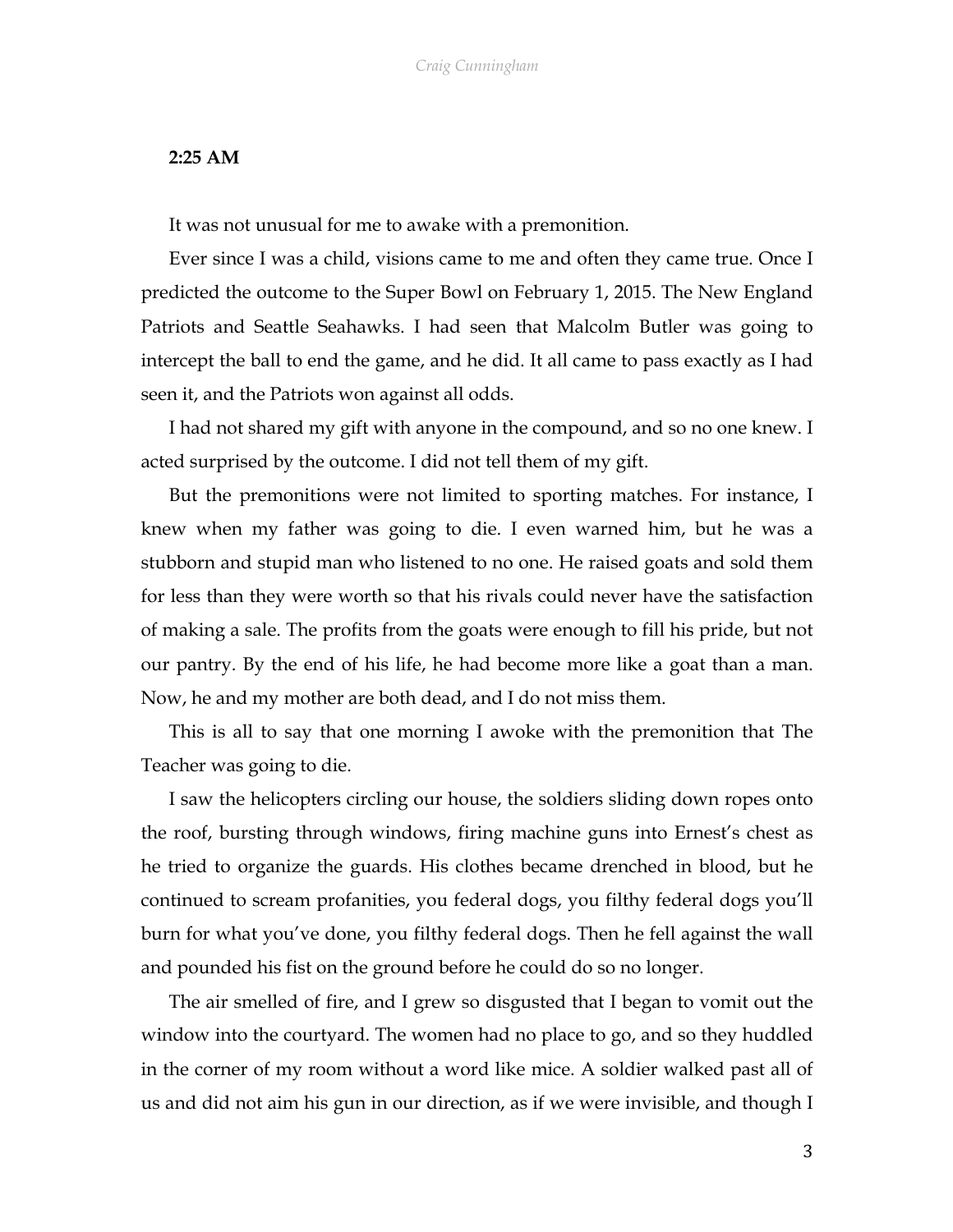am a man, he did not feel threatened by me. His footsteps did not make a sound. I looked among the women for Edith but she was missing.

I then saw The Teacher sitting up in his bed at the commotion, a machine gun resting on his chest. His face showed no surprise, as he had been anticipating this moment for years. The soldiers kicked in the door to his bedroom and shot him so fast that he did not have time to raise his gun. Two bullets in his face, and blood ran down his long cheeks, that grew longer, longer, longer like the face of a horse.

The Teacher looked at me one final time and said, "No one brings me peace like you, Gabriel. You are different than the rest of them. You are like an angel among men. Shh, shh. I'm going to sleep now."

Then, he died, and the soldiers carried his body away into the shadows of a strange night.

\*\*\*\*\*

I turned over in my bed and considered lighting a lamp, but I did not want to wake the others.

"It was not a premonition," I tried to convince myself. "It was just a foolish dream."

Even then, I knew all that I had seen would come to pass.

## **5:27 AM**

When I awoke from the night I lit the lamp beside my bed.

I looked up and he was sitting at my feet, dressed for the day in his usual attire. He was looking old, and his beard was becoming greyer. He reached out and touched my shin.

"Good morning, Gabriel," he said.

"Good morning."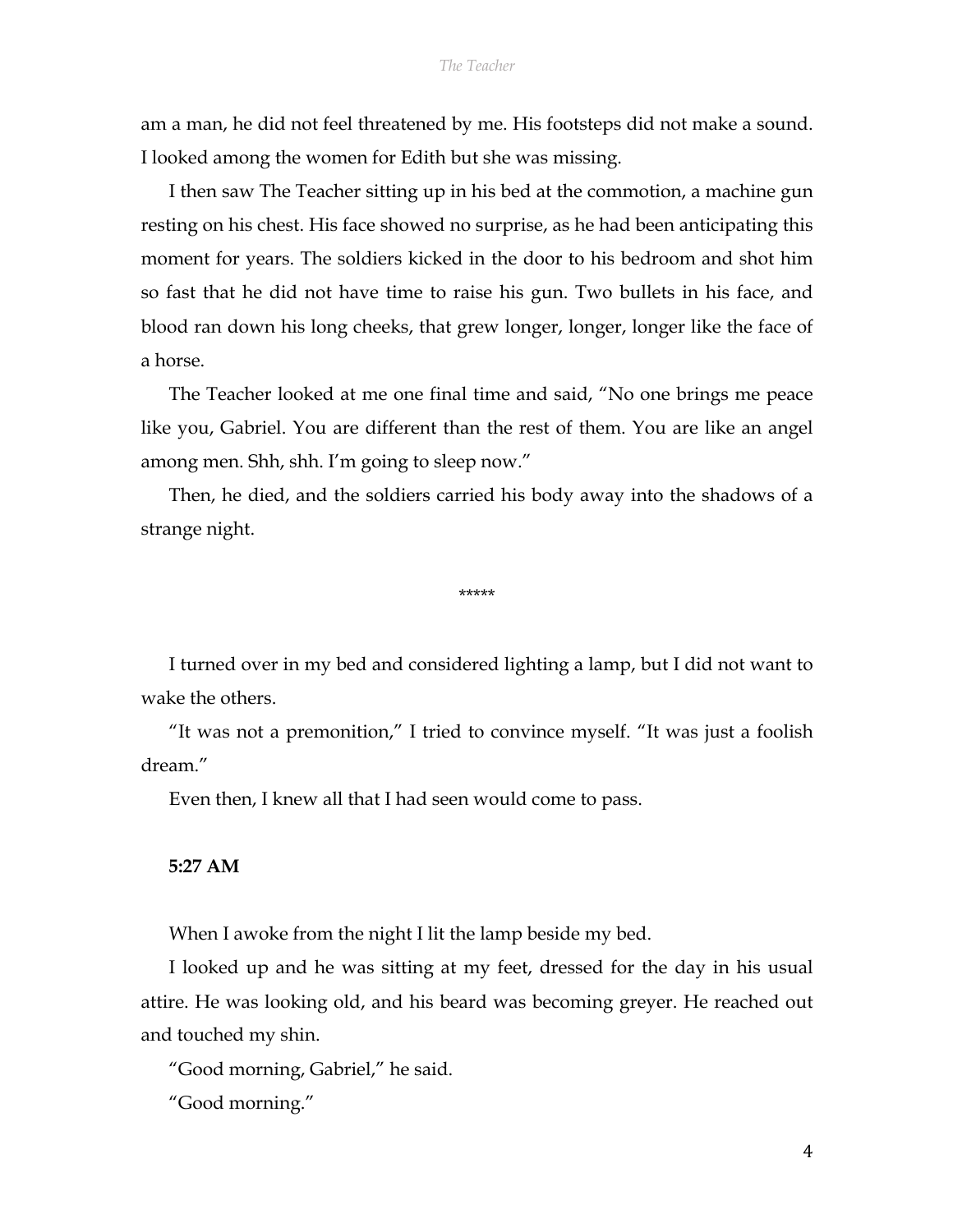I looked at the clock beside my bed. The sun would rise in another hour, and the room was cold. Those I shared a room with were already gone, preparing the morning meal in the kitchen.

We said nothing for a few moments, and he just watched me with his hand resting on my shin, as if waiting on me to ask what he was doing, and why he had come to me.

Several weeks ago, The Teacher had said to me, "Gabriel, if one had to wait on you to speak, they would still be waiting in the grave." He thought it was a very funny thing to say, and those around us smiled. Even Edith covered her mouth. When The Teacher saw how I was wounded by the words, he quickly said, "But you have a pure heart, Gabriel. If the sign of a fool is that he speaks too much, no one can ever call you a fool."

Edith had already left the room when he said this.

The Teacher carefully removed the gold watch from his wrist and placed it on my chest. The watch was a gift from a man in Chicago. It was given after the great subway attack, and it was The Teacher's most treasured possession. I do not recall how much the watch was worth, but I know the amount was significant. He once joked that if the accounts ever dried up, he could at least sell the watch and live out the rest of his days in splendor.

"Look at it, and tell me what you see," he said.

I glanced down. The watch was broken.

"It's not much use to me if it doesn't work, is it? I want you to take this into town and have it fixed. There is a watchmaker in El Dorado who can do it. There is only one jewelry store, so you shouldn't have any trouble finding him. Tell him to have it finished by the end of the day. Take every precaution to make sure it stays safe."

The Teacher handed me a fold of hundred-dollar bills.

"He will be glad to have it," The Teacher said when he noticed my hesitation.

I nodded and took the watch and the money and placed it on my bedside table.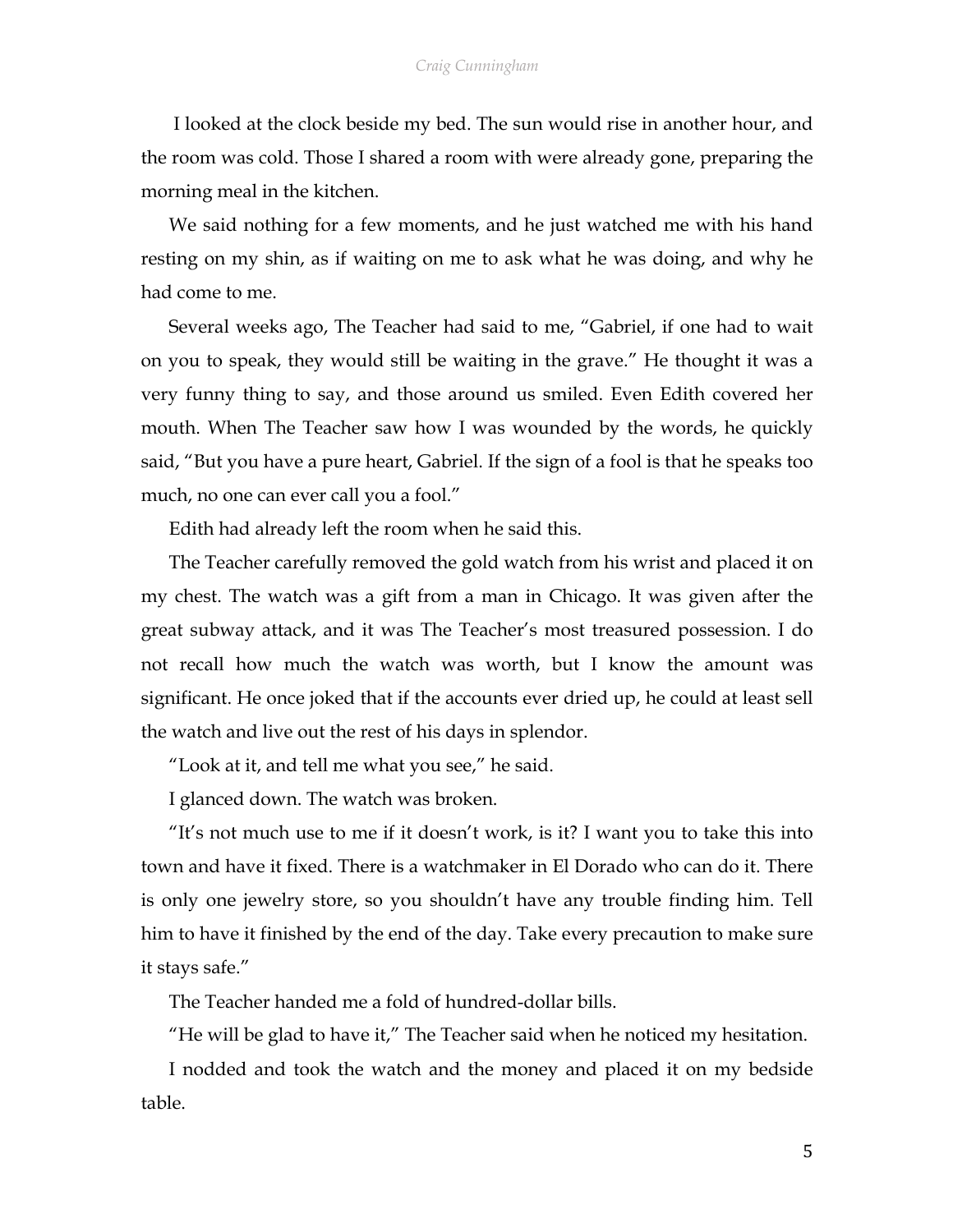"Get dressed, Gabriel. The day is burning away."

He patted my shin one last time, stood up, and left.

As he walked out the door, I considered warning him of my premonition, but I said nothing.

\*\*\*\*\*

We first met in the Davis Mountains, near my family's trailer. After my father died, I was left to care for the goats. I was only ten years old at the time. One of the goats escaped into the mountains and lost its way, and my mother sent me to find it. I tracked the goat for two miles into the mountains when I came upon The Teacher sitting around a campfire. Everything had changed since the great subway attack, even for a boy. His face was known all over the country, and those in my hometown often shared stories of having seen him in the markets at dusk, though the visitations had become less frequent.

A guard stood up from the campfire and came after me, but The Teacher called for him to show mercy. I was brought to the fire and sat across from him. He watched me for a long time, and I said nothing. I looked over his shoulder and saw my father's goat tied to a tent post.

"Did you find what you were looking for?" he asked me.

"You have my goat," I answered, and the men laughed.

"What is your name, little one?"

"Gabriel."

He turned and looked at his companions, and said to them with a laugh, "Look how innocent. His face is pure enough. No one could say this boy has a secret he is keeping. Light emanates out of his heart."

He turned back to me and asked, "Gabriel, would you be able to find your way back here?"

I nodded.

"I would like for you to bring me something. Could you bring me something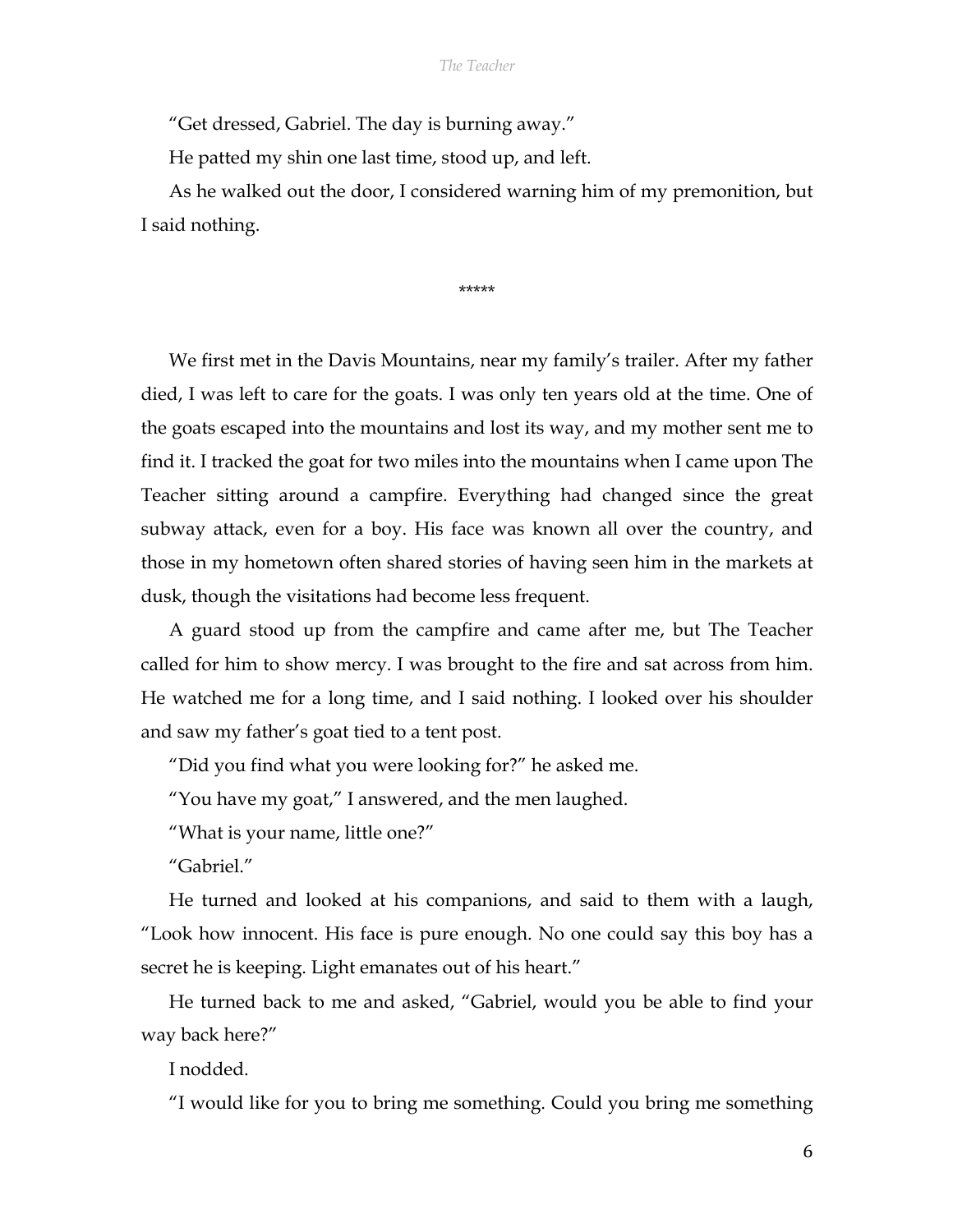## from town?"

" $Yes$ "

From that day on, I was employed in his service.

**6:22 AM**

We all gathered in the courtyard for our morning prayers. The sun would be rising soon, though we could not see it from within the confined courtyard. I dropped to my knees and looked up. A video camera was pointed down at us, and the red light seemed too bright in the morning twilight.

We began to pray.

I looked over at him and saw how deeply he concentrated on God. To some, it comes easy. To others, like myself, it is a struggle. For a moment, he seemed like he was transported out of the troubles of this world and taken into the very presence of God. I wished to be able to experience the same kind of spiritual awakening, but my heart was not wise enough. I watched him longer. He never lost his focus, and I wondered what he said to God, and what God said to him.

Two years before, I made the mistake of asking The Teacher if he had ever asked forgiveness for his violent actions. He slapped me so forcefully that my whole face was bruised for a week. No one in the house asked me about it, not even Edith.

But now, as I watched him pray, I wondered again if he had ever asked forgiveness. If there ever was a time to be forgiven for so many deaths, it was now.

If I killed so many people, I would seek God's forgiveness. But I was never like the others.

"You are too pure, Gabriel," Benjamin once said to me. "You must remember, for one to live, another must die."

I nodded at him and went on my way. As I have grown older, I have thought of those words many times, and tested them. For man to live, the mountain lion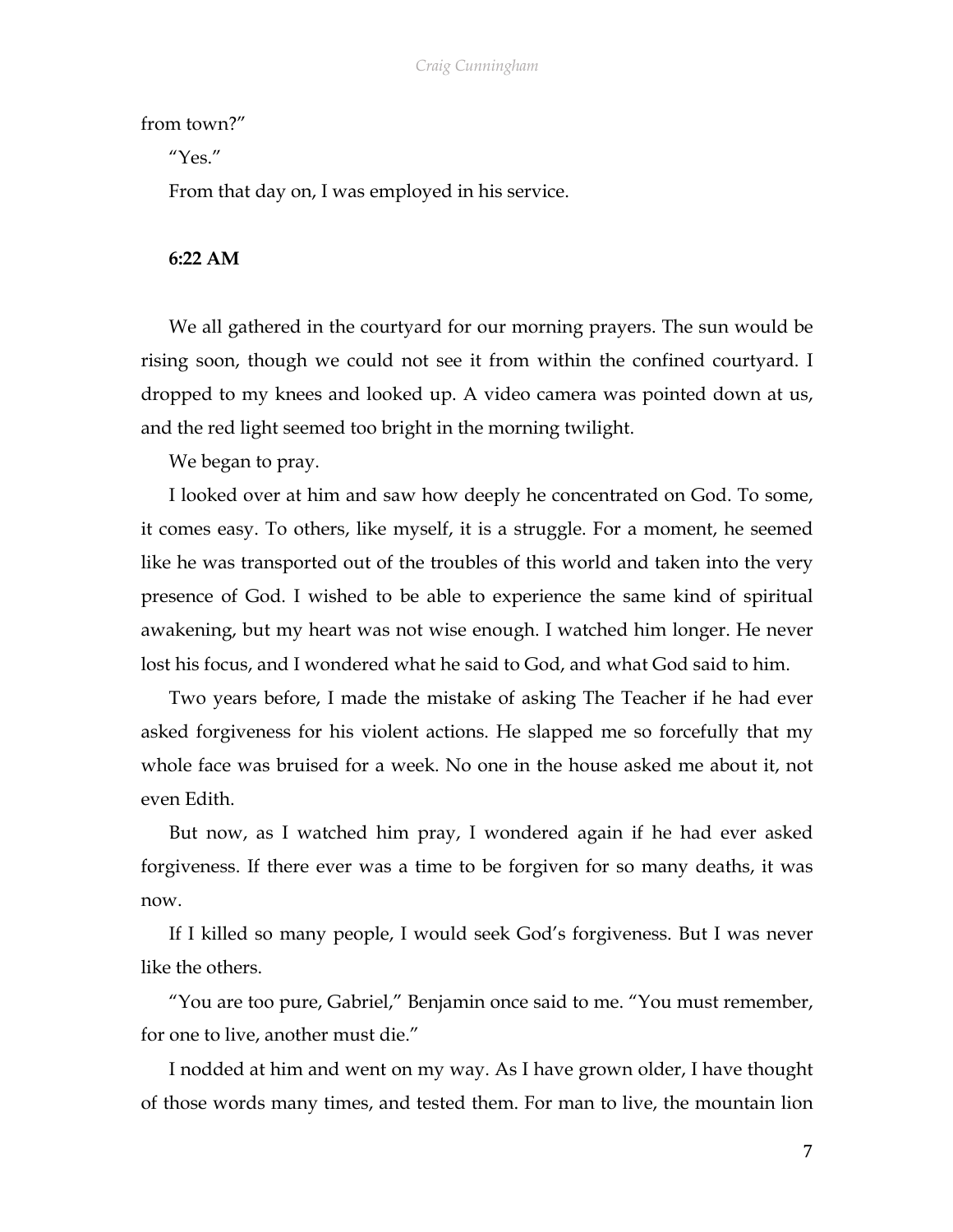must die. For the mountain lion to live, the goat must die. For the goat to live, the grass must die. For the grass to live, the rain must die. For the rain to live, what must die? At some point, the list must end.

After the prayers, we all stood and gathered our prayer stones. I was on my way to the kitchen because my duties included serving the meals, but The Teacher stopped me on my way.

"What did you ask God to give you today, Gabriel?"

"Nothing," I said.

"Then you're wiser than you look," The Teacher replied.

**6:55 AM**

As soon as I entered into the kitchen, I bumped into Edith. She was the youngest and newest wife of Benjamin and was very beautiful. I believe we were the same age. They had married when she turned fourteen.

"I'm very sorry," I said, and walked away to grab the pitcher of water. My face must have turned red because she began to laugh.

"Don't worry yourself so much, Gabriel. But you should learn to watch where you're going."

I walked out of the kitchen and to the table where The Teacher and the other men were lounging. I filled their glasses with water, bowed, and returned to the kitchen for the bread. When I reentered the kitchen, Edith was holding the basket of bread. She handed it to me, and I am not certain, but it seemed like she made it to where our hands touched on the exchange. I made an effort to avoid this, because she was Benjamin's wife, but still we touched. It must have been her doing, but I said nothing, and took the bread to the table.

When I returned to the kitchen, Edith was gone.

I never told anyone, but I longed for Edith. I even fantasized of being with her, as a man is with a woman. Of all the women I had seen, Edith was the most beautiful. But she belonged to Benjamin. I think she knew of my affections, but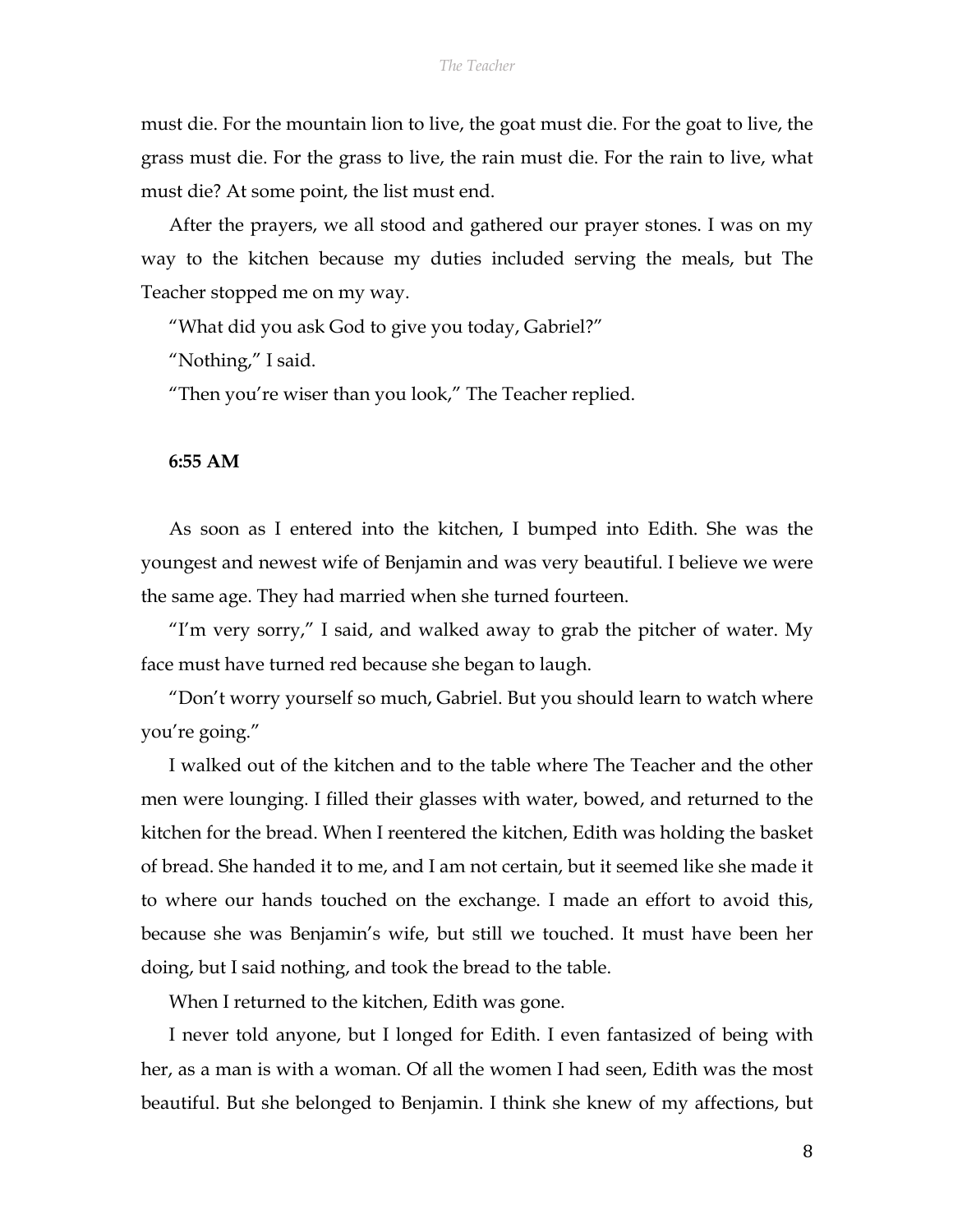we had never spoken of the matter.

I gathered the second basket of bread and took it out to the men.

As I set it down, Benjamin looked up at me and asked, "When are you going to take a wife, Gabriel? It's not good for a man to be alone. You should be fathering children at your age."

The other men grinned at me, and a few of them laughed.

"Leave him alone," The Teacher said. "Gabriel has other duties to concern himself with. Like having my watch fixed. Go now, Gabriel."

#### **7:59 AM**

The shopkeepers of El Dorado swept their doorsteps and wiped the sand from their windows. The scent from the baker's shop next door filled the entire square with a pleasing aroma, and I realized I had not eaten after I served the men their breakfast.

I entered the shop and approached the watchmaker, who sat behind a glass window. He was fat, and he filled the entire space of the window, as if an animal in a cage. He wore a gray beard with missing patches, and beads of sweat gathered on his forehead.

"I need to have my father's watch repaired."

"Let me see it," he said.

I placed the gold watch through the slot in the window, and he looked down at it. He did not touch the watch and looked through the window at me, and then over my shoulder to see if I had come alone.

"This is your father's watch?" he asked.

"Yes."

"Where did he get it?"

"I don't know."

The watchmaker lifted the watch and inspected it from all angles. The other watches for sale now seemed like toys with The Teacher's held up into the light.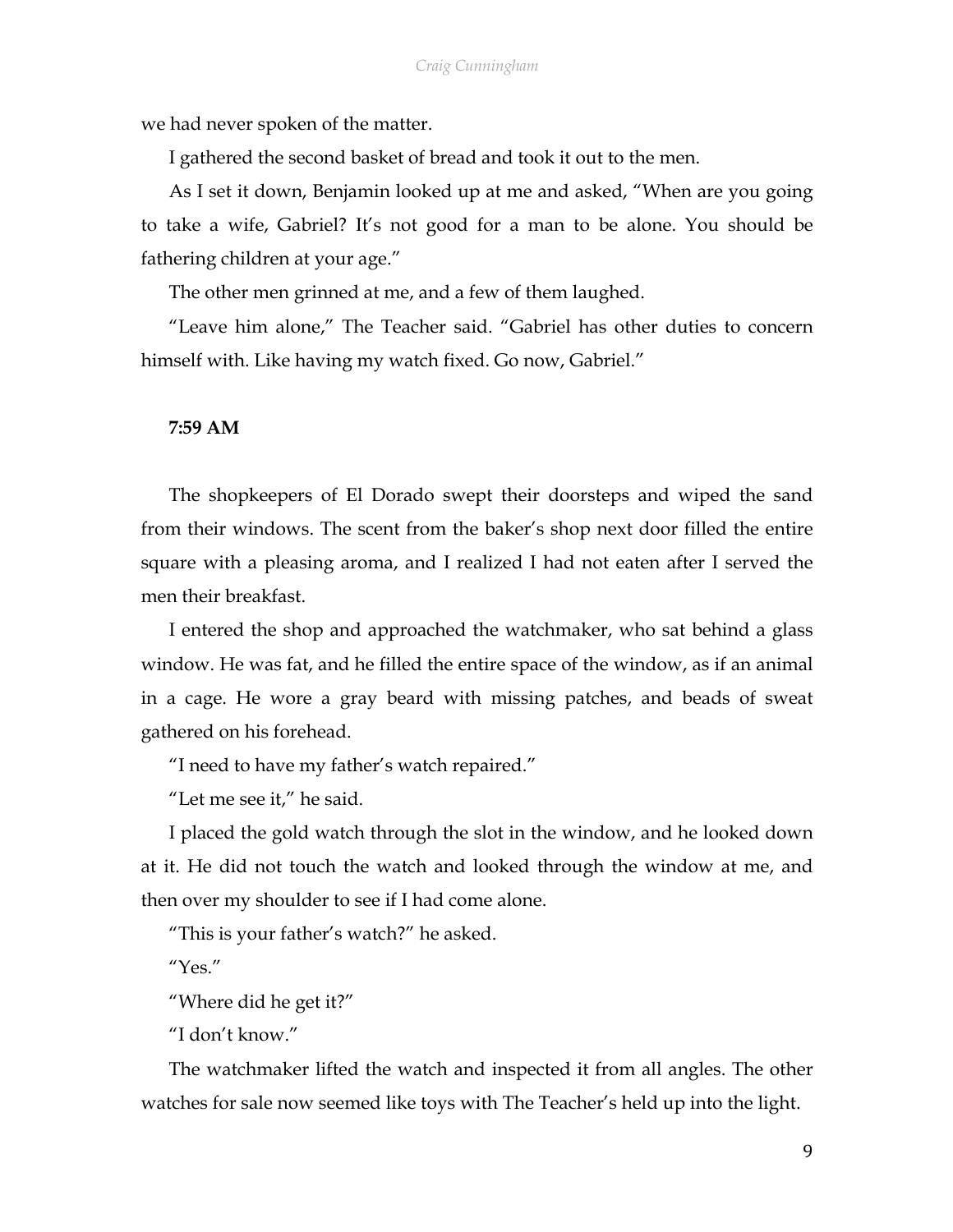"I'm afraid to fool around with this," he confessed. "It's too expensive. What is your father's name?"

"Can you fix it?"

"I can. But I won't. It's too expensive. I don't think my insurance policy is big enough."

He pushed the watch back through the slot.

I took out the money and placed it on his counter. He nodded, as if hearing some great charge read against him.

"I can maybe have it ready by five," he muttered.

I turned to walk away, but the watchmaker called me.

"Hey kid, who is your father? You could at least tell me who it is I'm working for."

"It doesn't matter," I said, and I walked out of the shop.

This response would have raised more questions in any other town but El Dorado. People came here to escape, that was a part of the quiet agreement between all of the citizens. I knew the watchmaker would not make trouble.

\*\*\*\*\*

The compound was still occupied by a retired military colonel and his family the day before we moved into it. The location was perfect—outside of Fort Davis and on the outskirts of El Dorado. Other houses in the area were less grand, but this one came equipped with an expanded level of security to protect the colonel's wife. Legend has it that the colonel believed his wife would one day run away, and so the security measures were not taken to keep people out, but to keep her in. She must have been quite beautiful.

We moved into the house six years ago in the middle of the night.

Night fell, and dawn rose, and no one in El Dorado realized that the house was now occupied by The Teacher. Security cameras were added, gates installed, barbed wire tripled over the walls, and ten guards hired to patrol the inner walls,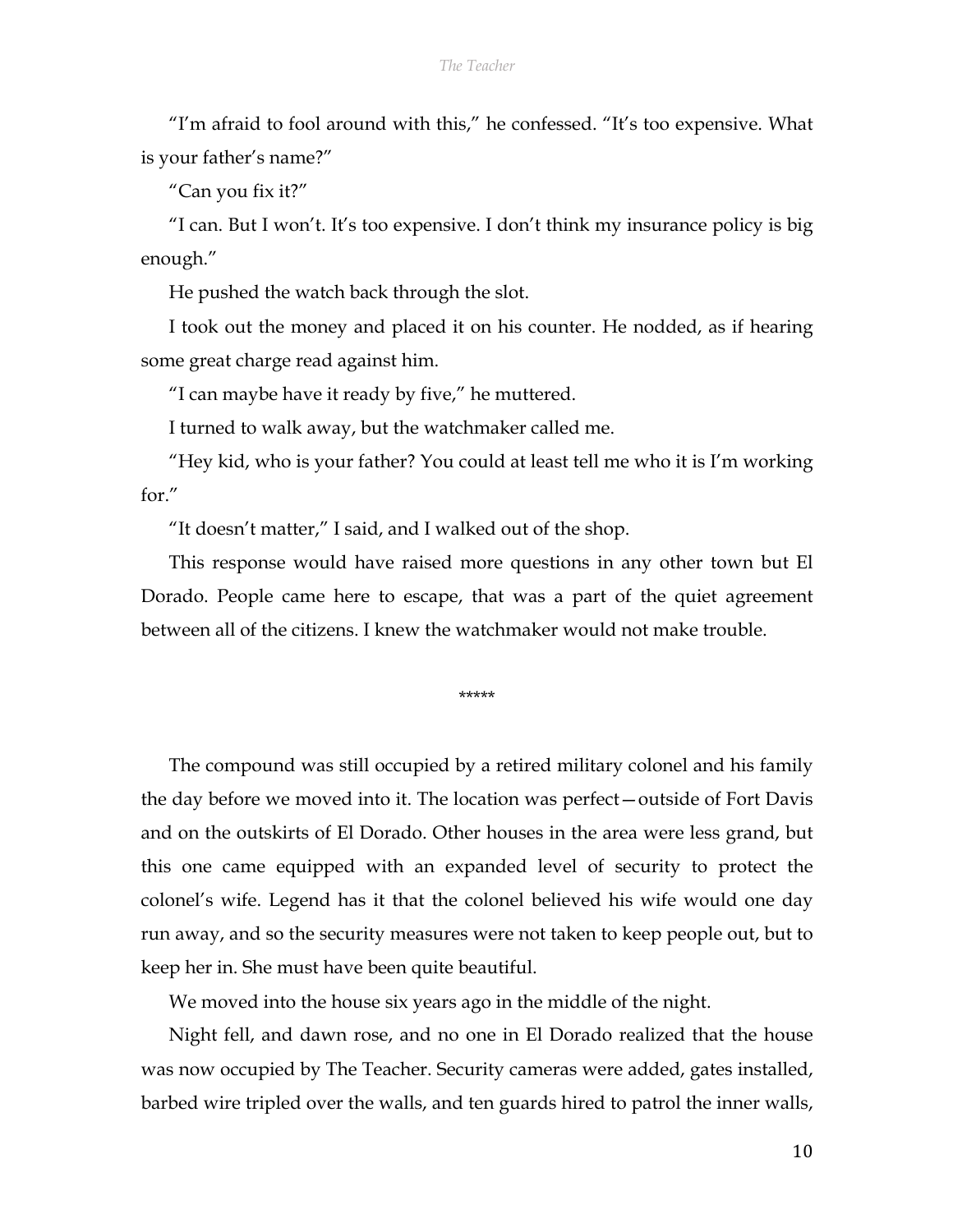#### *Craig Cunningham*

and ten guards to drive pickups around the area and report anything strange.

As time passed and it became clear that the federals could not, and would not, find The Teacher, the security loosened. After five years, only The Teacher believed they were still looking for him.

# **10:22 AM**

I stopped by the farmer's market to purchase some of the items I knew we needed in the kitchen. My duties included keeping the kitchen stocked with fresh foods, along with a vast storage of preserved goods. The Teacher believed in the possibility of being trapped inside the house, and he wished to have enough food to last at least a month at a time. He treasured stories of outnumbered warriors and fascinated himself for hours on end reading books on the art of laying siege to a castle.

Still, he wished for the pantries to be well stocked.

I filled two baskets with fresh vegetables and dried fruits and went to pay for them.

"With all of these vegetables, you must have a big family," the lady said.

"Not too big," I answered.

"Then you've gotten too much."

"I'll take all of this," I replied, offering her the money.

"Take only what you need for the next few days," she insisted. "Then come back when you are all out. We like seeing you around here."

"This is what we need," I replied, and left the money on her table. I walked away.

I looked down at the supplies to make sure I had not forgotten anything. The food looked odd in the basket, and I began to think of how strange it was for man to chew on these plants and swallow them for energy. God has a strange imagination. Water gives life to seeds, and life rises from the ground. The plants give life to man, and man feeds God with prayer. Then the cycle begins again.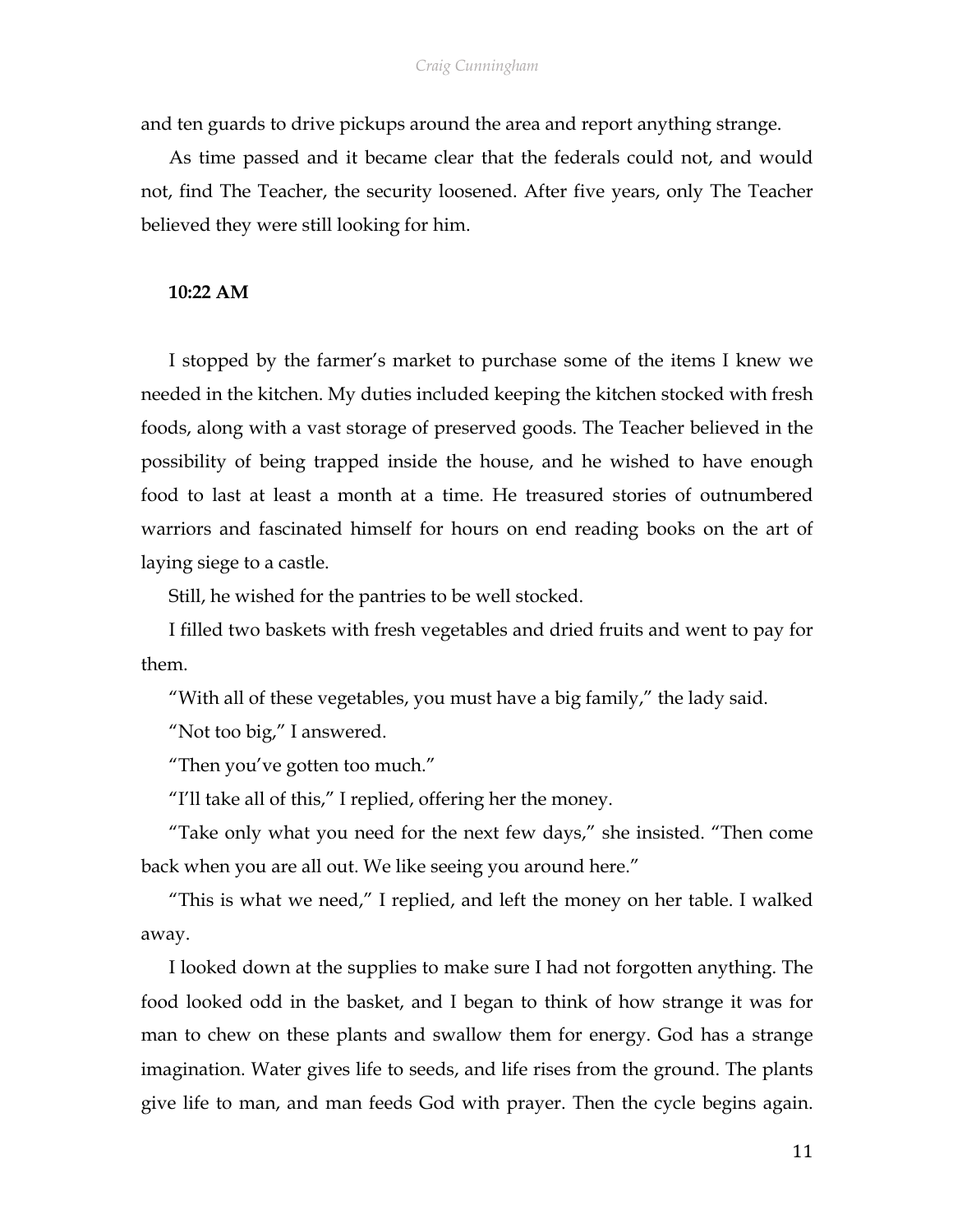Life gives birth to life, and death gives birth to death.

Benjamin had told me, "For one man to live, another must die."

But I am not sure if that is the case with men, because men don't eat one another.

## **1:40 PM**

After lunch, a local official named Bruce visited The Teacher. He visited at least once a week and brought newspapers and flash disks for the computer. The Teacher did not like him or trust him. But he trusted no one, not even his own sons, not even myself.

The Teacher once told me, "Gabriel, you are a good boy, and like a son to me. But be careful what you desire. Don't ever let the light in your heart fade."

He said these kinds of things to everyone in the house. We all knew of the million-dollar price on his head. I think he feared being betrayed, because the allegiance to Stonelight could be easily broken by a sum so heavy as a million dollars. Any one of us could have become rich beyond compare.

I once lay awake thinking of what a million dollars could buy, and I imagined myself riding in a speedboat with Edith and shopping for clothes in a two-story mall. It's not good for a man's heart to be filled with avarice.

Bruce snapped his fingers at me and said, "Bring me sweet tea."

The Teacher looked my way and nodded, and I went into the kitchen to prepare the tea.

I overheard them talking about recent newsworthy events in the world. Bruce said the downfall of the United States was imminent, and that the perverted federals may not survive another year.

To this, The Teacher replied, "We gave them a cancer, but it will take longer than ten years for the cancer to kill them."

I returned with the two glasses of tea on a platter and placed it on the table. Bruce glanced up at me and motioned for me to go away. I nodded and left. I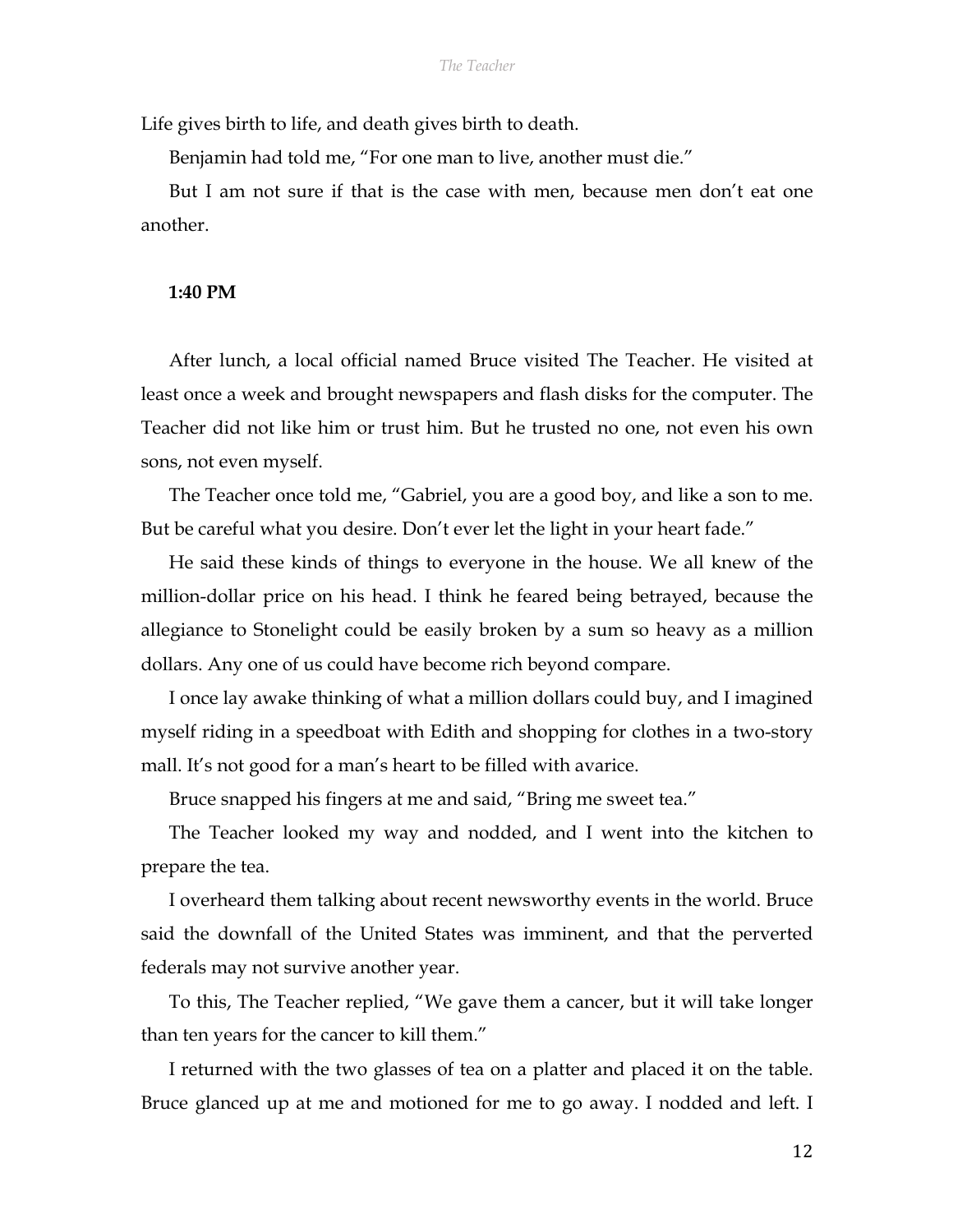should not have stayed in the kitchen to listen, but I always did. I think The Teacher knew of my eavesdropping, but he never warned me to go away. It was bad for only two men to know one thing, he once told me, because if one of them disappears then the one remaining cannot be held accountable.

Bruce murmured something about a council.

"Let them ask all the questions they wish to ask," The Teacher replied. "Cooperate. They are too polite to call you a liar."

"Of course."

"Our agreement still stands?"

"Of course. That is what you pay me for, is it not?"

Bruce took a deep breath, and I heard it from the kitchen. He had come for money but did not want to ask for it outright. The arrangement of our stay in El Dorado was made clear from the beginning. The Teacher would funnel money into the accounts of certain officials, who would reroute every investigation into his whereabouts. For this reason, the safest place for us to hide was in El Dorado. Those who asked questions were given answers, just the wrong ones, and we remained safe beneath the noses of those who did not know how to sniff.

But why did they not claim the million dollars?

First of all, no one believed that a million dollars would ever change hands. Anyone close enough to reveal significant information about The Teacher would be considered a terrorist, or one who aided terrorists, and therefore imprisoned. Secondly, most of those who knew The Teacher's whereabouts were devoted to the cause of spreading Stonelight throughout the world, whether it be through peaceful methods or violent ones.

I refilled their glasses and saw a satchel of money opened on the table, next to four newspapers and two hard drives for the computer.

"I don't need to count it," Bruce said. "We have an agreement, do we not?"

"Of course," The Teacher replied. He turned to me and asked, "Gabriel, what is the news of my watch?"

"The watchmaker said it will be ready this afternoon."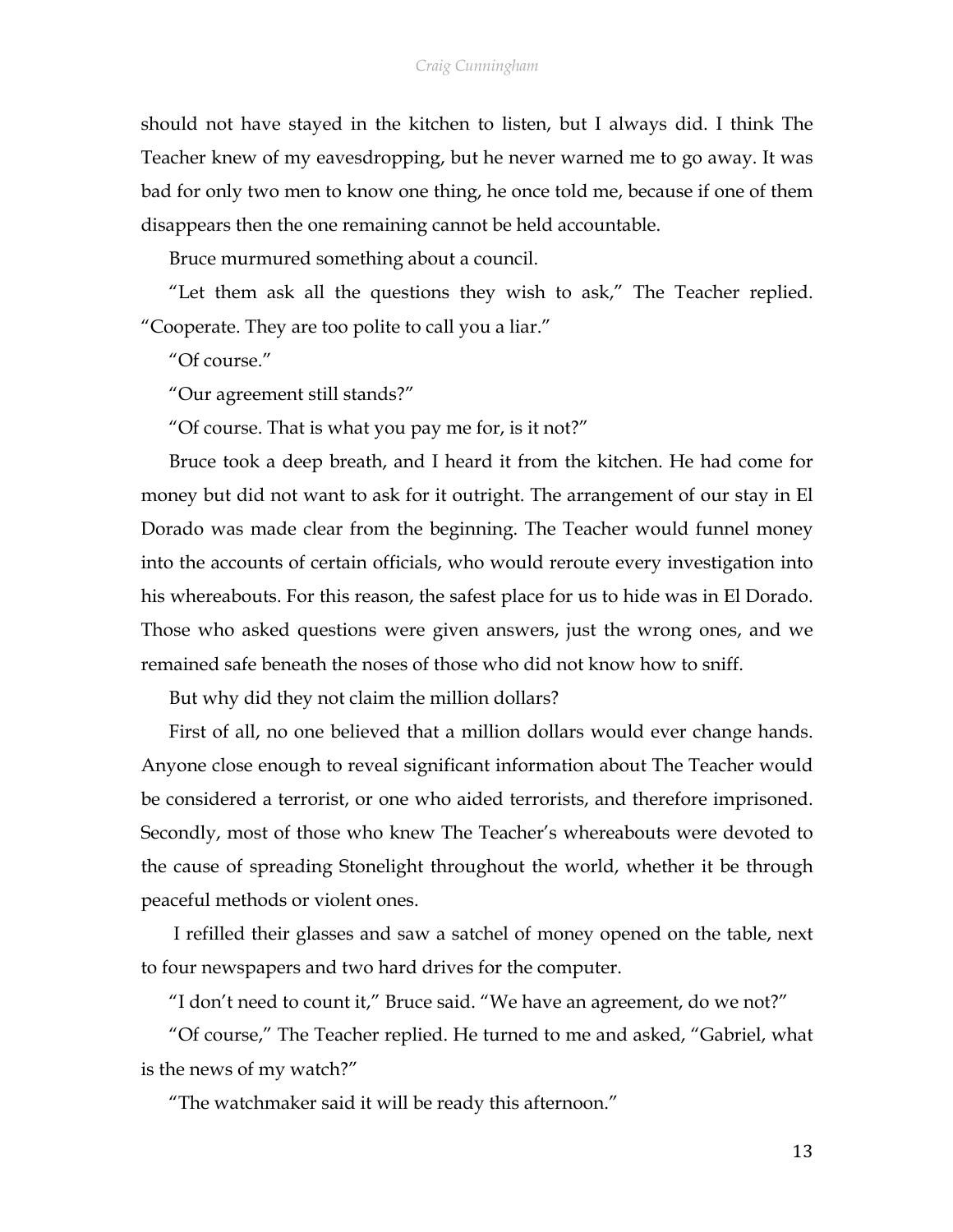"Good."

"A very beautiful watch. A treasure," Bruce said. "Given to a worthy man."

The Teacher waved his hand to deflect Bruce's praise for his accomplishments.

"Yes, yes! A beautiful watch for the only one worthy to wear it. You alone, my friend. No one else."

"God be praised," The Teacher replied.

"God be praised," Bruce replied.

He looked up at me as if he knew I had been there all along.

I said softly, "God be praised."

#### \*\*\*\*\*

I was only eight years old when word came to me that the trains in Chicago had fallen. I did not understand at that time why it was supposed to be a good thing, and my first reaction was to wonder how long it would take to rebuild the tracks. A few people in my church began to cheer in the streets, and I was nearly trampled by my father as he rushed to join them. For years they had been reading the pamphlets and booklets distributed by Stonelight. Many of the memories I have of my father are of him sitting at the table flipping pages and taking notes.

I escaped into an alleyway and watched as someone revealed an American flag. The men doused the flag in gasoline and set it on fire, and then stomped the flames until the flag was reduced to ashes. I thought to myself, they will ruin their shoes. Their shoes are going to be ruined from the fires. But no one else seemed to be considering these things.

My father looked over and saw me, and he said, "Gabriel! Come out here and become a man!"

But I turned and ran away from him.

That evening, the crowds remained outside the church chanting the name of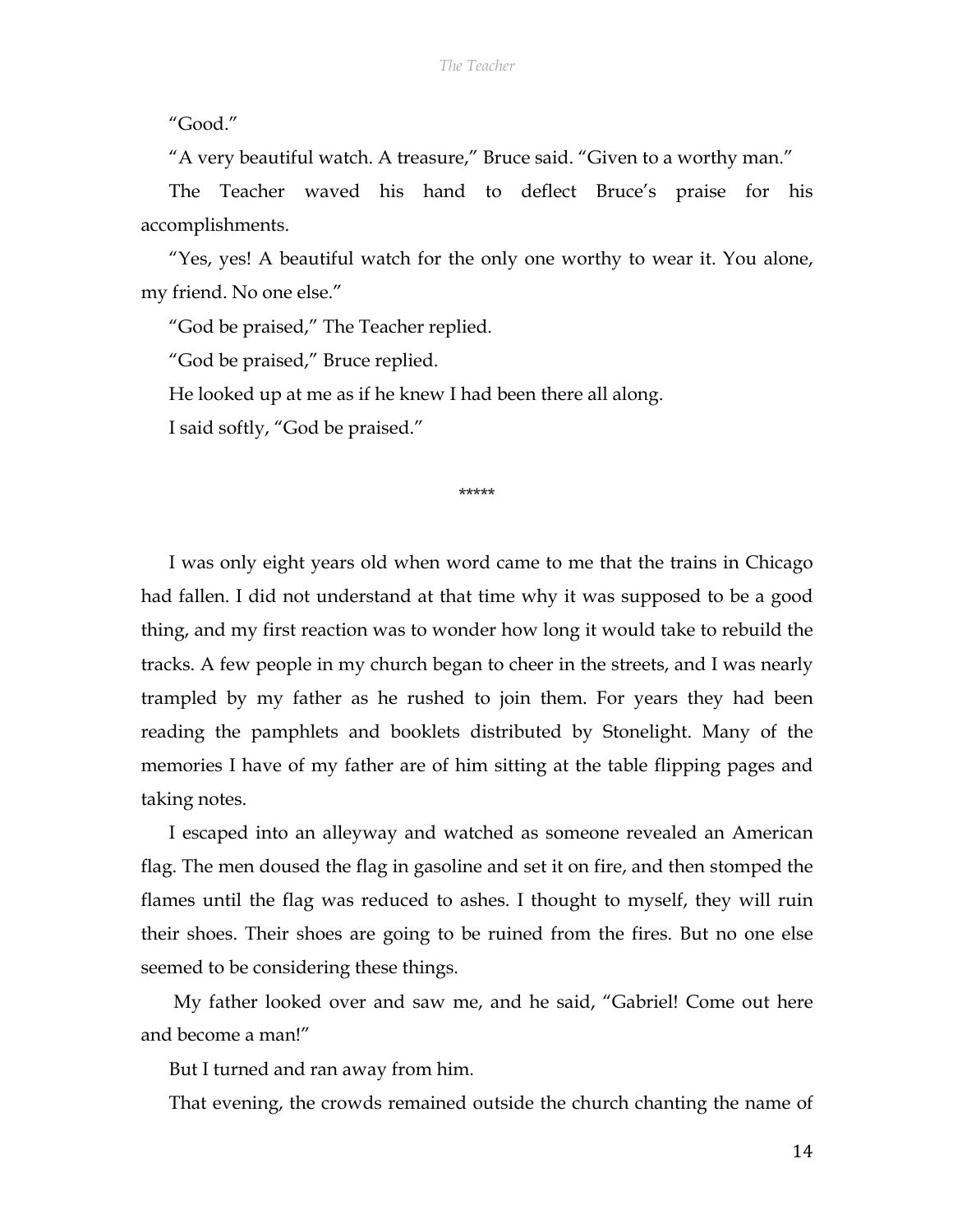The Teacher. I climbed on the roof of our home with my childhood friend, Casper.

"Did you see the videos?" Casper asked. "The explosions?"

I said nothing.

"It was done by The Teacher, the hero. See how they chant his name."

Casper's eyes glistened with wonder as he watched the men in the streets dancing in circles.

"One day I will become as famous as The Teacher."

"No," I said.

"Yes, you will see."

"That means you will have to kill people."

Casper thought of it and shrugged his shoulders.

"See how they chant his name," he said. "One day they will say, 'Casper!, Casper!', the hero'."

Many years later, I heard that Casper planned to carry a bomb onto a bus, but the bomb exploded before he left his home, and he was killed.

I have not thought of Casper in many years.

# **3:21 PM**

When Bruce had left, The Teacher lay on his back on the couch and asked me to bring him his prayer stones and a glass of water, and to close the doors to the room. I did so. He said he did not want his napping to be interrupted by the endless nonsense of women.

I handed him the glass of water and he drank half of it.

"Sit in that chair, Gabriel. Watch over me as I sleep," he said. "No one brings me peace like you, Gabriel. You are different than the rest of them. God sent you here to be an angel among men. Shh, shh. I'm going to sleep now."

He lay there looking up at the ceiling, and then he closed his eyes and began to breathe heavily, turning the stones in his hands. I sat in the armchair watching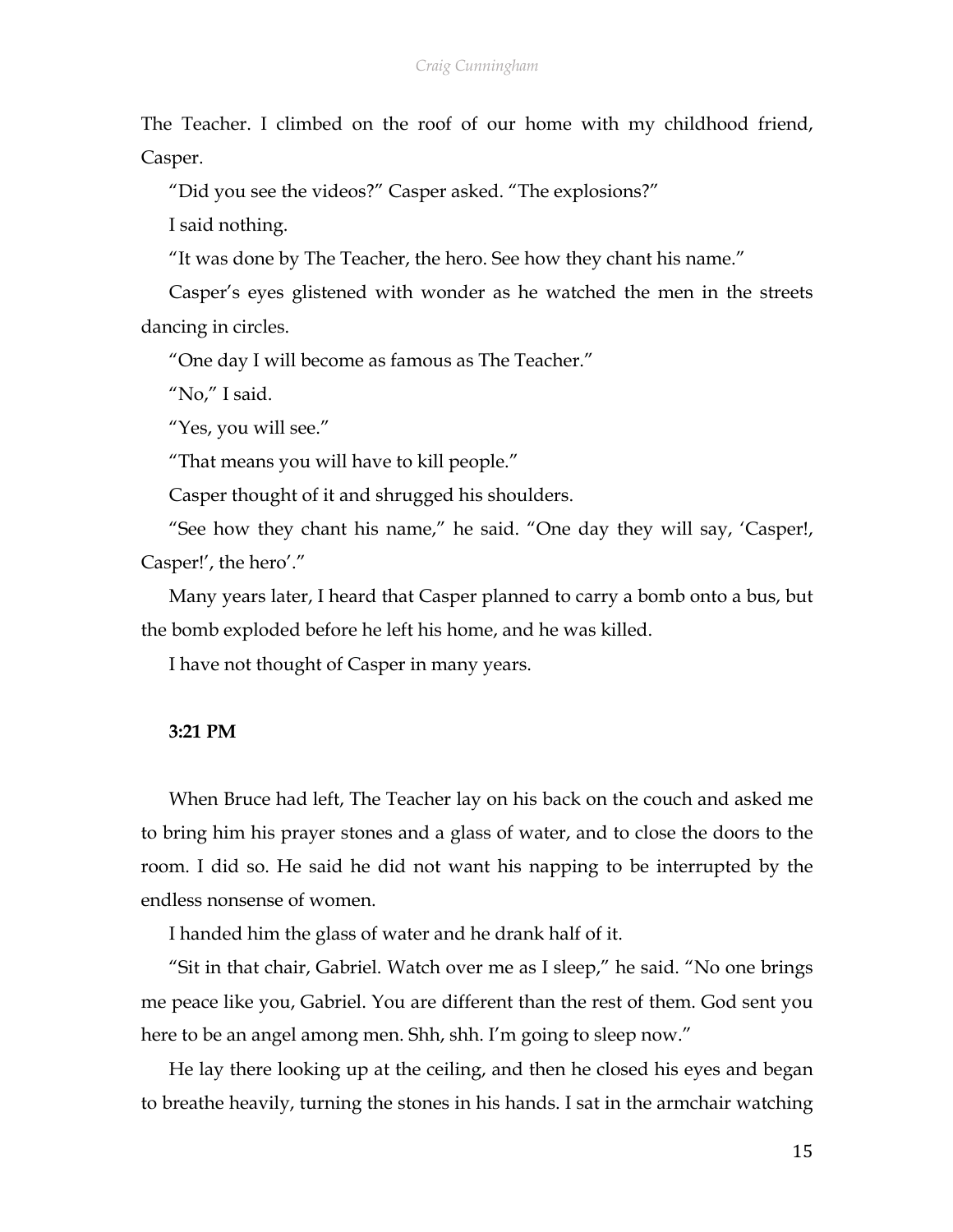over him, just as he had asked me to do.

Ever since that day in the mountains, I had watched The Teacher with fascination. He was taller than most men, and thinner. His hands were gentle, though they had been steeped in the blood of his enemies. I never saw him act violently, with the only exception being when he slapped me for questioning his forgiveness. He filled his days with eating, praying, reading, and writing his pamphlets. He rarely took fresh air. Sometimes he walked about the courtyard. I had never seen him carry a gun except in my premonition that morning.

Still, the legends of his exploits abounded in our house. I heard of his days fighting in the Middle East, and of his conquests leading up to the great attack. But I saw nothing to give credibility to these legends. Bruce and other guests recounted the stories to us, though the details changed with every storyteller, and The Teacher never corrected them with the truth. I do not know if he even remembered the truth. The Teacher once told me that I was not fit to be in his company because I had never shed the blood of an enemy. I said nothing, and he began to laugh and laugh and laugh, and then he called in his sons and told them the joke, and they began to laugh at me as well.

"But you are an angel," he said. "And angels don't have to shed blood to do the will of God. Men, on the other hand, have a different destiny."

Thirty minutes later, I awoke. He was still sleeping and I saw another premonition.

This time, news of his death covered the front pages of newspapers all around the world. The news reporters showed his face on television screens, and all the world cheered, just as the men in our church had cheered when they heard the news of the great attack. I saw him wrapped in a white sheet that soon became soaked in blood, and a holy man saying prayers over his body at the edge of a canyon. When the prayers had been finished, three men lifted the body and cast him into the abyss. They leaned over the edge of the canyon to make sure the body disappeared and then shook one another's hands. They did not have to cheer, because the world cheered so loudly that they could hear it. The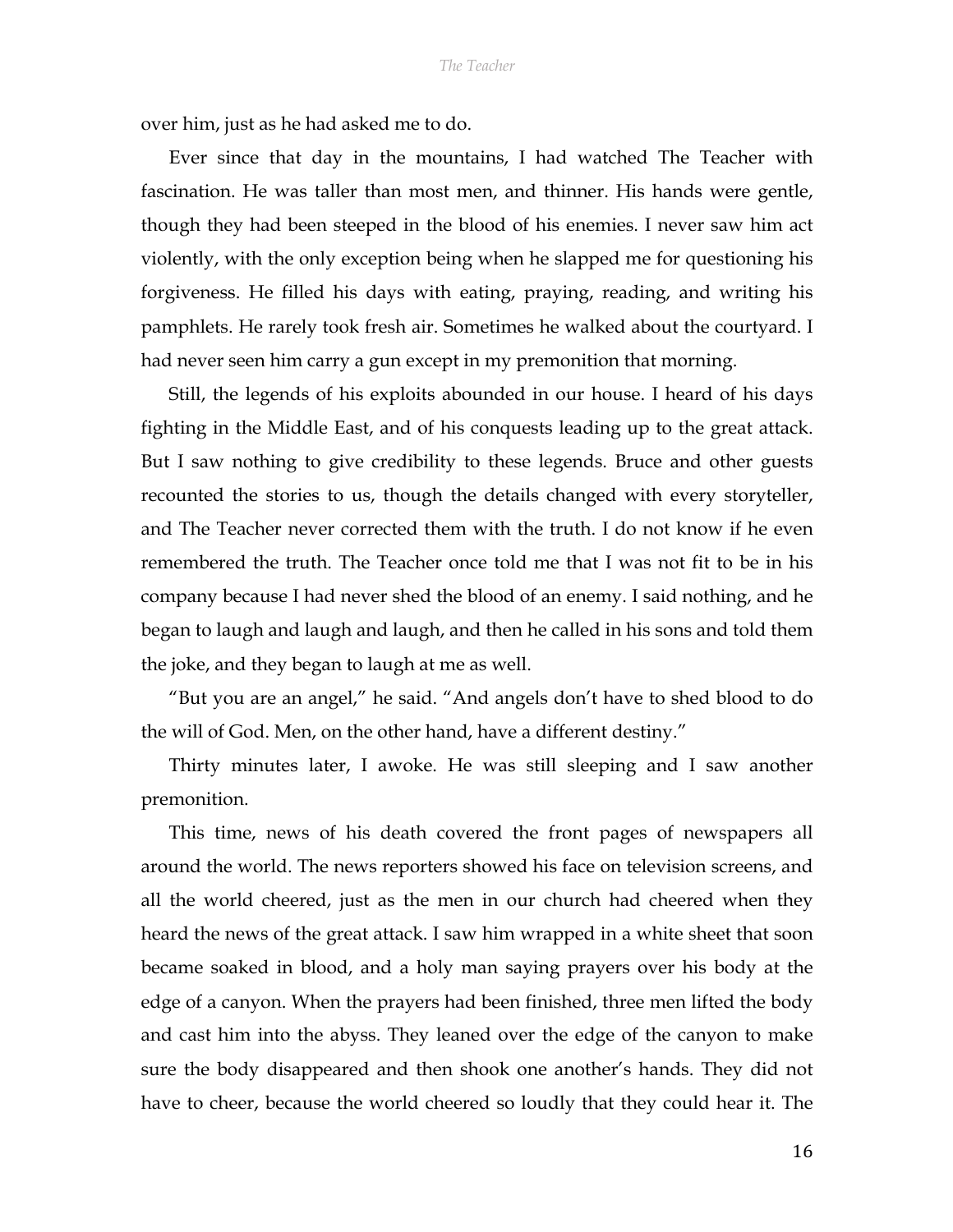#### *Craig Cunningham*

image faded as vultures began to tear through the white sheet at the scent of blood.

The Teacher stirred and he opened his eyes. He looked at me.

"How did you sleep?"

I wiped my eyes, and he smiled at this.

"You're a bad watchman, Gabriel. No bad dreams, I hope."

I considered telling him of my premonitions, but I thought better of it.

"No," I said. "No dreams."

He sat up from the couch and looked at his hands, and then at his empty wrist.

"That's because angels don't have bad dreams. Go into town and check on my watch. The watchmaker has had long enough."

#### **5:17 PM**

As soon as I entered the shop, the watchmaker said, "We are closed for the day. Come back tomorrow."

I approached his window and saw him admiring The Teacher's gold watch. He did not notice me standing there, and whispered something to himself, and even draped the watch over his own wrist. I waited until he looked up. My presence startled him.

"I've come to pick up the watch," I said.

"Of course, of course," he said, sifting through papers for the order form. "Your payment covers all of the work. There is no balance."

# "Ok."

"I will only need a small amount of information for my records," he said, and glanced up at me. "First, the brand of the watch. Has your daddy mentioned where he bought this watch?"

 $''$ No."

"It wasn't made in the USA, that much I know."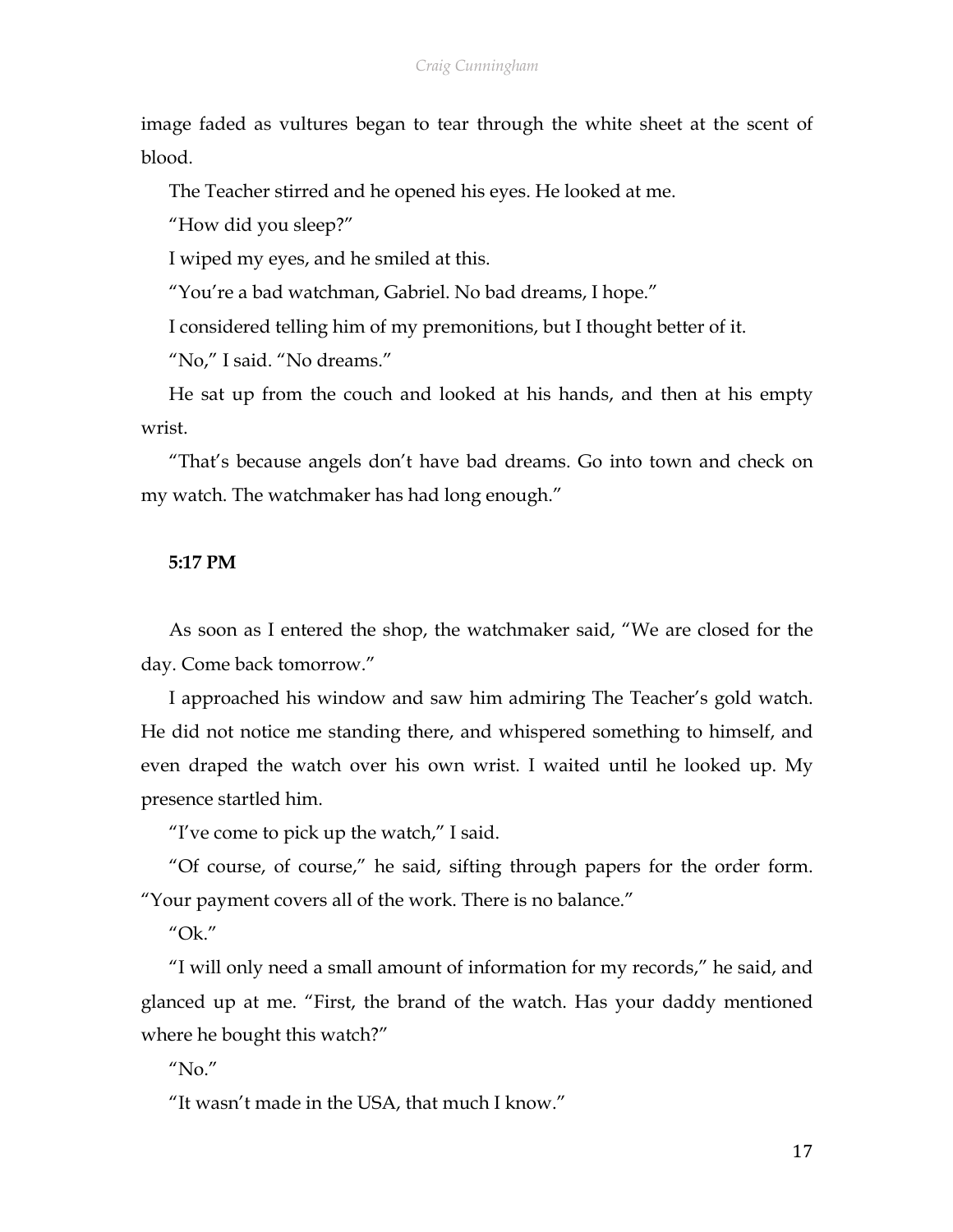"I don't know."

"Custom made, perhaps? Did he have a master watchmaker build this for him? The diamonds alone would have cost a fortune. They're all real. Every one of 'em. What's your name?"

"Gabriel."

He waited.

"That's all?"

"Yes."

"Your daddy's name?"

I reached through the window and grabbed a hold of the watch.

"Hey!" he grunted at me.

"Our business is complete," I said and turned away.

I stepped into the square. It no longer smelled of fresh bread and most of the shops had closed. A few people walked about the square with items they had just purchased, but most people had already returned home for the evening. I realized I had not even checked to see the quality of work done on The Teacher's watch. I looked down and saw the hands working perfectly, tick, tick, tick, as if brand new. He would be well pleased with my errands.

As I walked back to the compound, I noticed one of the hands of the watch make a full circle around the numbers, and I began to think of the cycles again. I could not stop thinking of such strange things.

A baby turns into a boy, and then a young man, and then a man, and then an old man, and then a baby again. The rain comes down and plants grow, deer eat the plants, and the mountain lion eats the deer, and when the mountain lion dies he goes back into the earth as soil, from which the plants grow. All of life could be explained in this way. For this, I could not reconcile Benjamin's philosophy that one man has to die in order for another to live. Had he said, "Something has to die in order for man to live," I think he would have been correct. But since men do not have to eat other men in order to live, I believe his philosophy is illogical.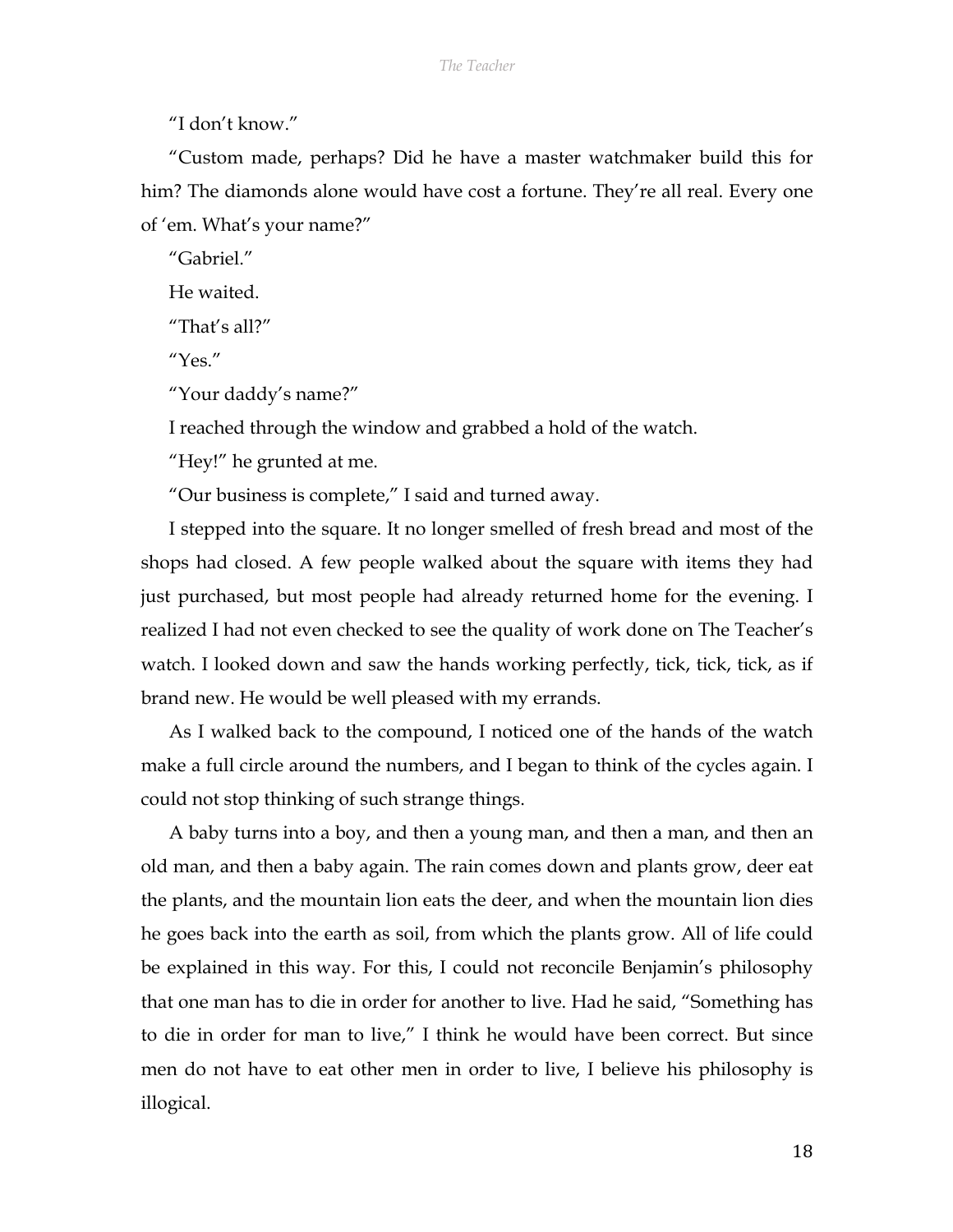#### *Craig Cunningham*

I had long believed Benjamin to be a foolish man, certainly unworthy of Edith. I kept track of her smiles, and she offered a hundred more to me than she ever did to him. But she belonged to him. As foolish as Benjamin was, he was not so foolish to dream of having another man's wife. Only I was that foolish!

My thoughts must have blinded me because I tripped over a stone in the road. I stumbled but could not regain my balance. I fell, and my knee came down upon The Teacher's watch, crushing the glass face and even bending the ticking hands.

"No," I said very softly, ignoring the blood on my knee.

I looked down at the watch for a long time. I knew it was beyond repair. Only the gold and the stones could be salvaged. Everything else would have to be replaced, which was not possible because it was one of a kind.

I gathered the pieces of the watch and stepped a dozen paces off the road and hid it all beneath a bush.

Then, I ran home to the compound.

#### \*\*\*\*\*

Years before, The Teacher became very sick with a fever, and everyone thought he was going to die.

"Warriors don't die from bullets," he would say. "No, no. In the end, a warrior is bitten by a fly, and that is what kills him. He can conquer an empire one day and the next he can slip into the river and drown. Man is nothing, and God is everything. Remember that, Gabriel. God be praised."

We had yet to move into the house in El Dorado, and he still lived in the caves along the border. One night I left the camp and asked my mother how she would cure a fever. She felt my head for the heat.

"I'm not sick. It's for a companion of mine."

"All these secrets," she replied. "Everything with you must be a secret. No more. I won't help you unless you tell me who is sick. Is it Casper? Why aren't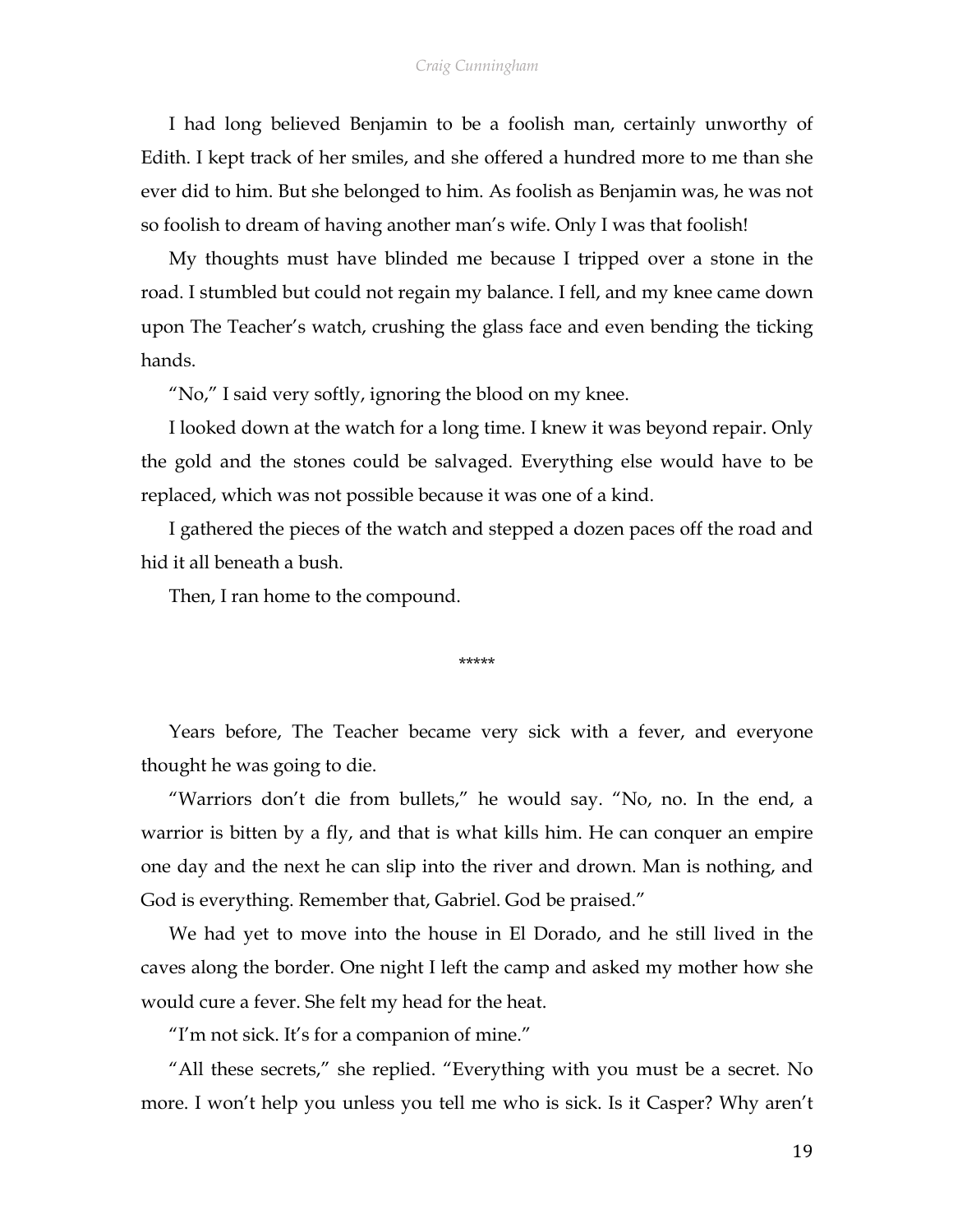you still friends with Casper?"

"It's not Casper."

"Then who?"

"The Teacher."

At this, she almost fainted, and began to assemble the herbs into a healing mixture. Half an hour later, I arrived in the camp with the medicine and The Teacher took it.

Two days later, he was healed.

Two days after that, my mother died.

They put prayer stones all over her body but she never resurrected.

# **6:01 PM**

The Teacher must have heard me enter through the security gates. He was waiting in the courtyard.

"And?" he asked, standing on my arrival. "Did the watchmaker do quality work? Bruce recommended him to me."

"I have bad news," I replied.

The Teacher's face tightened, and he took two steps towards me.

"Bad news?"

"Yes. The watch will not be ready for pickup until tomorrow."

The Teacher sneered and placed his hands upon his hips.

"The man cannot fix a simple problem? Some watchmaker, eh Gabriel? It sounds to me like he is a fool. I send him a watch with a simple problem, and he says 'tomorrow, tomorrow'."

"I'm very sorry," I said.

"When you pick it up tomorrow, bring back half of the money you took to him. He won't get away with this kind of behavior."

"Yes, Teacher."

"Good. Now, go prepare the meal with the others."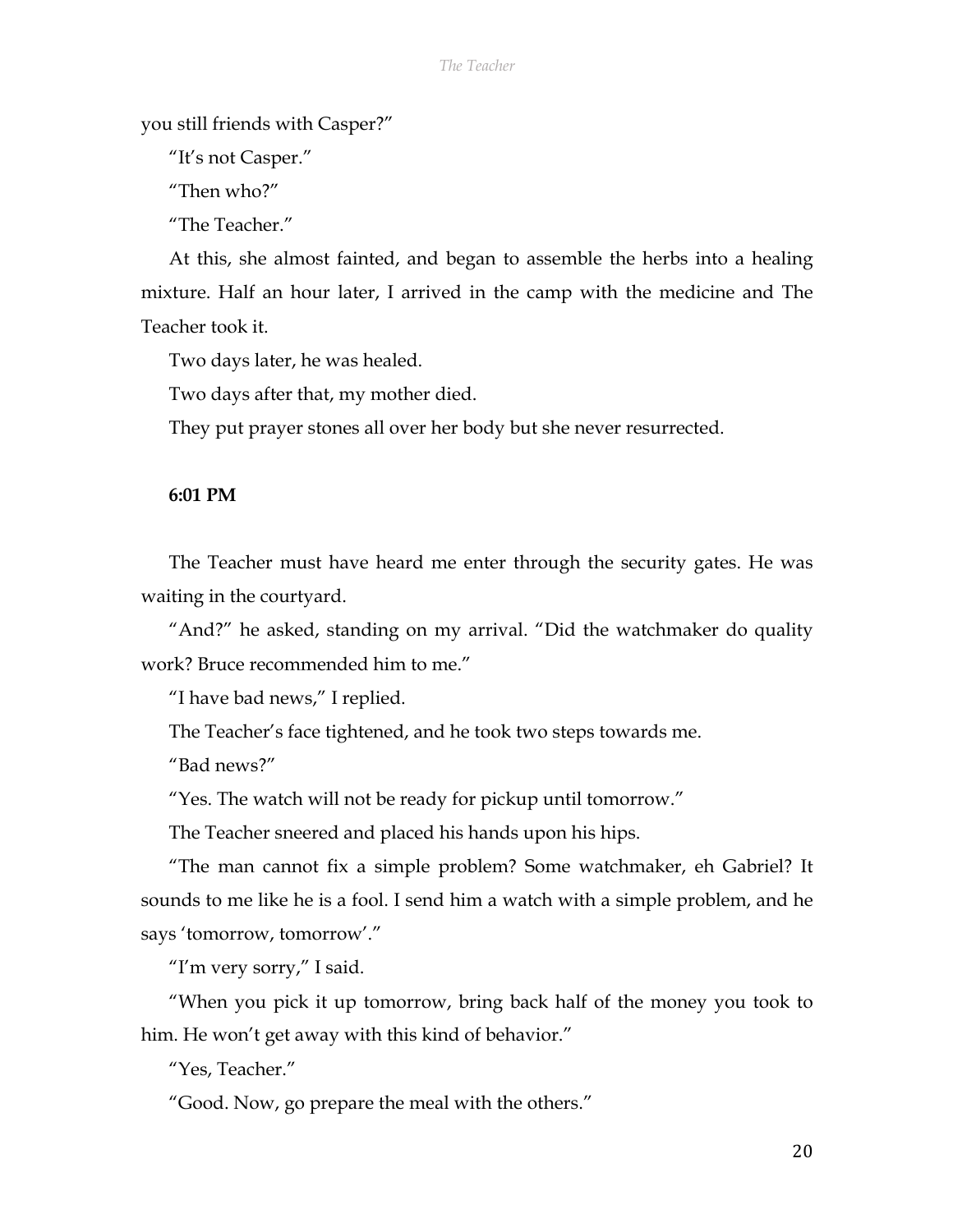I left him pacing in the courtyard, reaching toward his wrist for the trophy of his greatest conquest, the trophy which was now broken and lying beneath the bushes in a place only I knew. I had not yet considered what to tell him tomorrow when it became obvious there was no longer a watch. Perhaps I would have a premonition to guide me.

I entered into the kitchen and saw Edith among the others. She chopped vegetables to put in the cooking pot. She glanced at me and offered a smile. I turned away.

"You may clean the dirty dishes, Gabriel," the cook called to me.

I walked over to the sink and began to soap the knives and dishes from earlier in the day, including Bruce's teacup. Halfway through my work, I felt a body pressed against my back, and I smelled her.

"Excuse me, Gabriel," Edith said, and she reached around me for the large ladle I had just cleaned.

I said nothing and continued my work. She said nothing and took the vegetables to the pot.

After the men had finished their meal, I prepared the evening tea. The dishes had been cleaned away. The computers were now on the table, along with the new hard drives and disks brought by Bruce.

Each night around this time the men examined their data and topographical maps and discussed what actions should be taken. I was not invited to these meetings, or welcome to listen from the kitchen. The Teacher caught me listening once and threatened to cut off my ears if it ever happened again. I believed he would do it.

He then kissed my face and said, "Some men are made for this kind of work, and others, like you, are made for a different kind of work."

I took the tray of tea into the room and placed it on the table. By accident, I saw an image of the computer screen in front of Benjamin. The screen showed a list of names along with their ages and a few words to describe them.

On the way up to my quarters, I passed Edith on the staircase.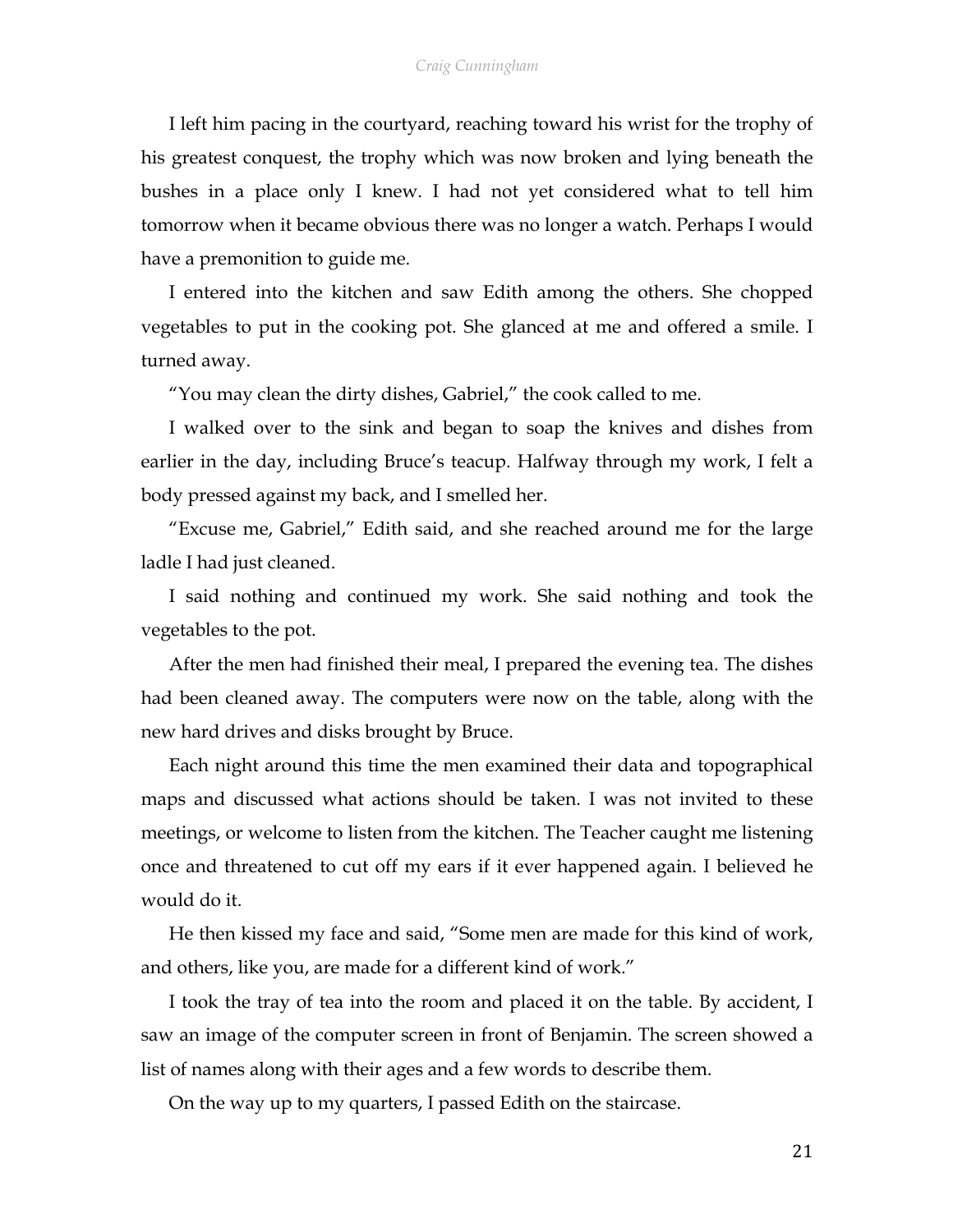"Where are you going in such a hurry, Gabriel?" she asked playfully.

"I'm not feeling well. I need to rest."

She reached out and touched my arm and rubbed her thumb back and forth across my bare skin.

"I will bring you a glass of water."

\*\*\*\*\*

I remember the night I first saw Edith. She had just been married to Benjamin, and he sent her away to his quarters for the night to wait for him. He and The Teacher lounged at the table, laughing together, for it was a joyous day.

"You have a long night ahead of you, old friend," The Teacher said. "Go along."

"Isn't she beautiful?"

"Quite."

The Teacher motioned for me to refill his glass of tea.

As I filled the cup, Benjamin asked me, "Isn't she beautiful, Gabriel?"

I nodded and said, "A worthy wife of a worthy man."

Benjamin burst into laughter. "Very good. You may make a politician yet with that kind of honey on your tongue. Tell me what you like about her."

I hesitated.

"I'm in no place to speak in such a way."

"Be honest with me, as you would with a friend."

"I—I don't know how to answer. She will be a good wife to you."

"Yes, yes but how? What do you see in her?"

The pitcher of tea shook in my hand.

"Leave him alone, Benjamin. He does not concern himself with these things,"

The Teacher interrupted. "Go now and enjoy your woman."

Benjamin stood from the table and leaned in close to me.

"One day you will know the pleasures of manhood, Gabriel," he said.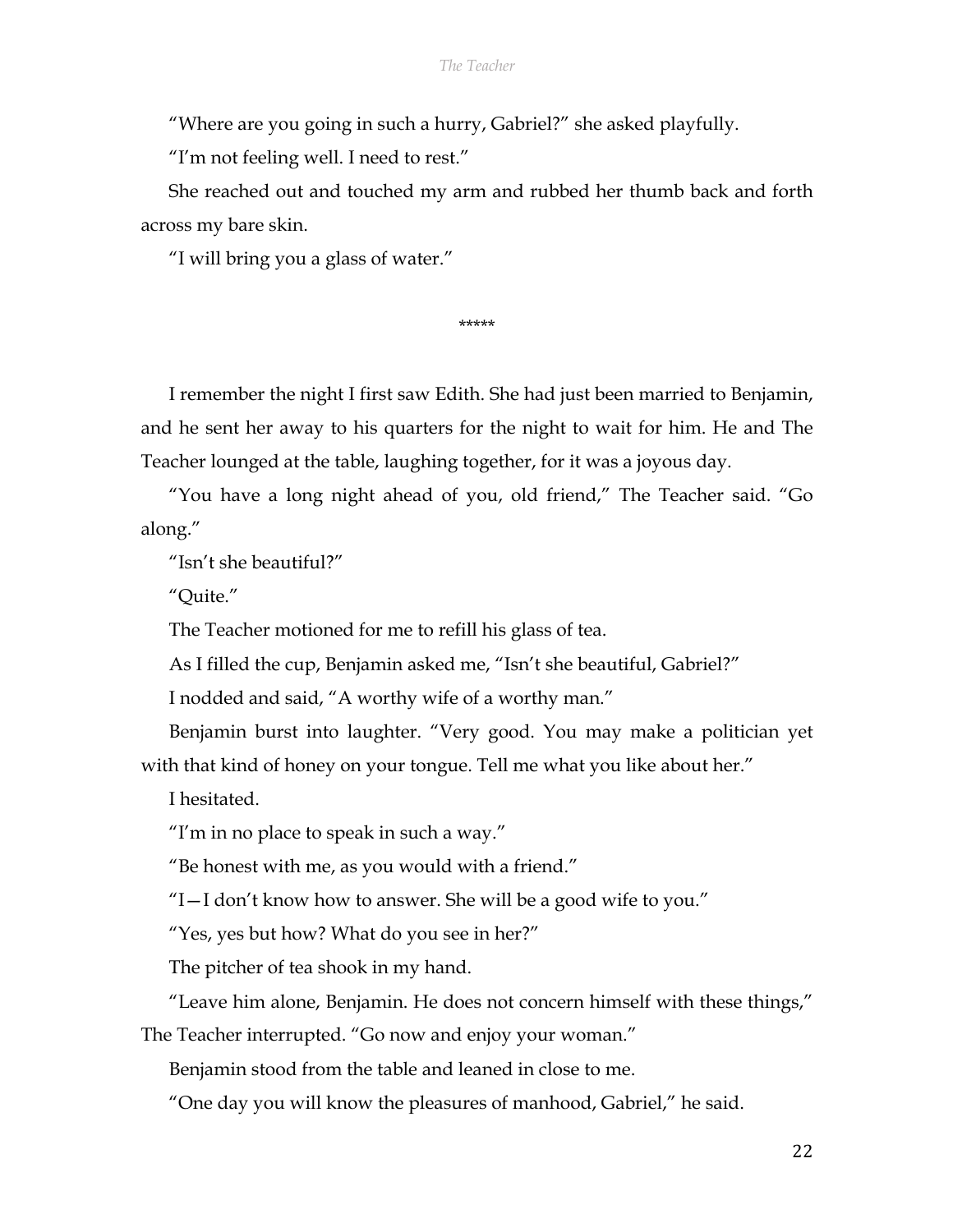## **8:42 PM**

I came down the stairs, feeling refreshed from the water Edith had brought to me. I must have fallen asleep because I never saw her enter the room.

In the courtyard, the men and women mingled about, listening to a stereo play music. Often, The Teacher invited everyone in the house to these kinds of gatherings and encouraged one another to be more than friends and companions, and to consider one another as family.

Just as I entered the courtyard, I saw Benjamin take Edith's hand and guide her toward his quarters. She glanced at me for a brief moment and obeyed her husband's wishes without hesitation.

Then, I noticed The Teacher staring at me. He had seen the way I looked at her, the longing in my eyes, and he would not turn from me. I smiled at a few of the other servants, and even danced to the music, but he would not stop looking at me. I began to fear that he knew everything—the broken watch, my love for Edith, and even my strange philosophies about the cycles of life.

I began to feel very hot, and I walked outside.

The goats roamed within the outer walls, and they scattered at my presence.

"Don't run," I said. "I'm not here to hurt you."

But they did not listen, and they ran to the other side of the compound. I could hear the music from where I stood, and the stars were bright as electric lights. I refused to look up at Benjamin's room and see if his candles were still burning or not. The marriage bed of a man and his wife was none of my business.

I went down to my knees and prayed to God for guidance and direction. I asked him for these things, even though The Teacher had told me that morning I was wise to ask for nothing.

Once long ago, I prayed for the souls of all the men who died in the great attack. The prayer came as a surprise to me. I even asked God to forgive The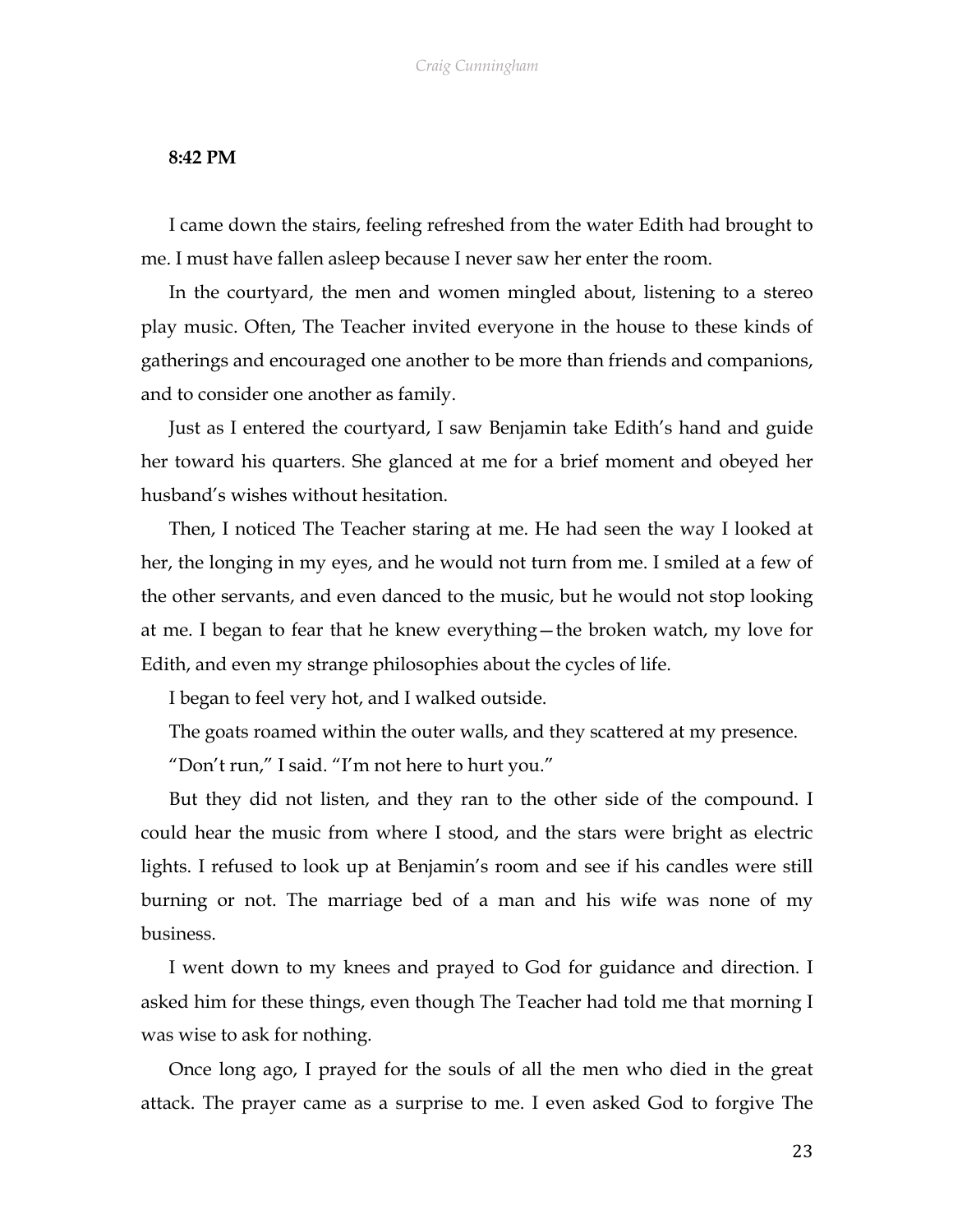Teacher for what he had done if The Teacher had not asked forgiveness himself. It was a foolish prayer. I cannot seek the forgiveness of another man, any more than I can win the heart of another man's wife. I was asking strange questions and thinking strange thoughts.

After asking God for guidance in my own life, and for thoughts of purity, I said, "Wash my hands of any blood that may be upon me. Forgive the path my life has taken and honor the souls of those who have been slaughtered."

At this, I felt foolish. But I also felt an awakening in my heart, just as light breaks through the night sky in the form of stars.

#### **10:35 PM**

After the final prayers of the day, The Teacher stopped me as I walked through the courtyard. The others filtered past us on the way to their sleeping quarters.

"I'm very tired, Teacher," I said.

"Wait here, Gabriel. I have something I need to ask you about."

I took a seat on one of the benches. My heart began to beat faster, faster, faster, and my face flushed with heat in the coolness of the night. He smiled at all of those passing us. Goodnight, goodnight, he said to each of them. The final pattering of footsteps disappeared around the corner, and I knew we were alone.

"You scraped your knee," he said, pointing at the cut I received from the glass face of his prized watch.

I covered the wound with my prayer tunic.

"It's nothing," I said. "I'm clumsy."

He shrugged. "Stand up and face me like a man, Gabriel."

I stood up.

"You have something to tell me," he said. "Now is the time to do so."

"I don't understand," I replied, though my words faltered.

He grinned and came near me, his frame towering into the night sky.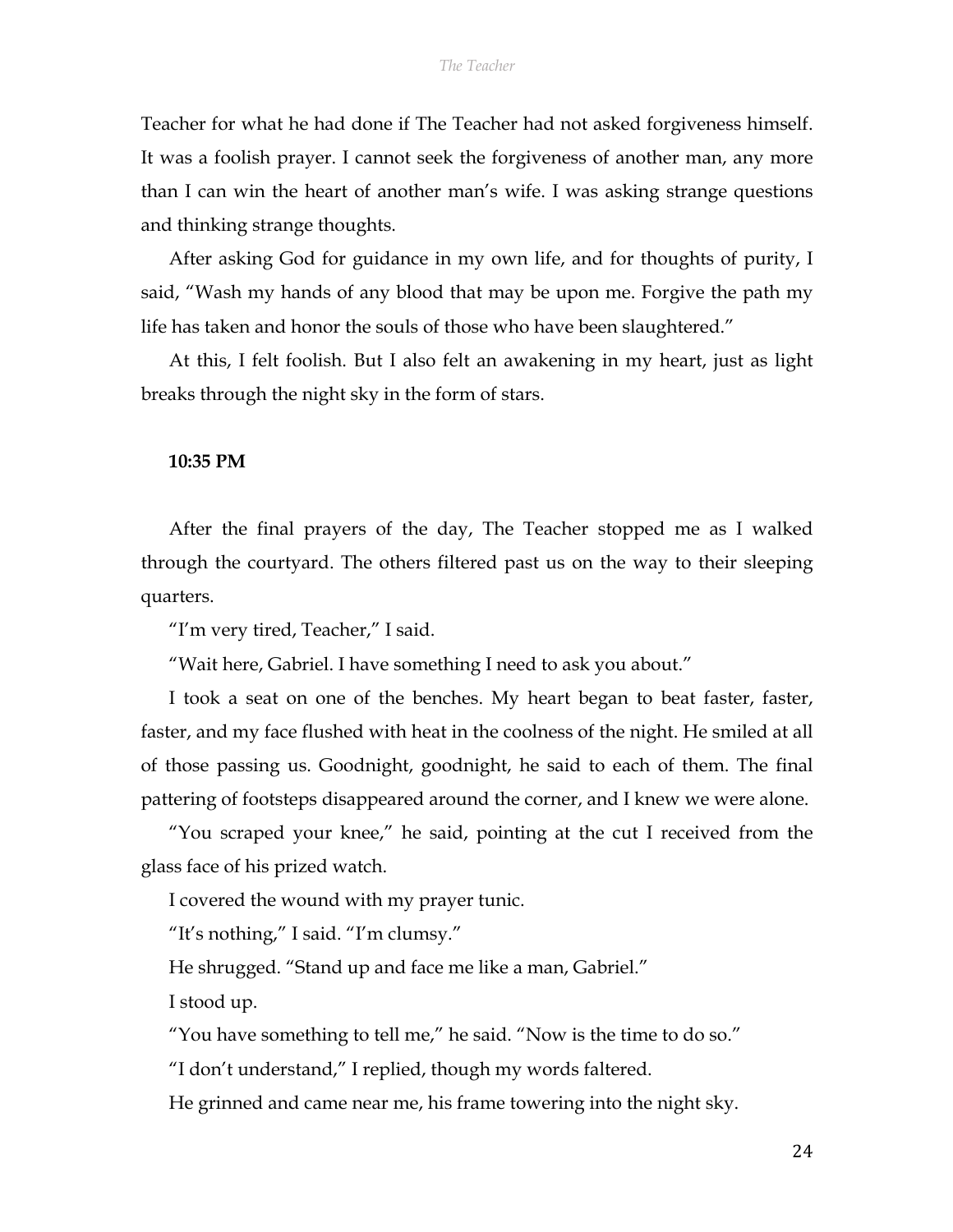"You have nothing to tell me about your feelings for Edith?" he asked. He placed his hand on my shoulder. "I have seen the way you look at her. Someone your age must have desires for a woman. Powerful desires."

I shook my head, immediately, too aggressively. "No. She belongs to Benjamin."

"Yes," he answered. "She belongs to Benjamin. It's good to be reminded of these things, isn't it?"

"Yes, Teacher."

"You are a good boy, Gabriel. Like I've told you, some are made to fight as soldiers, and others to fight in different ways. You, I think, are an angel, and do not have to fight at all. But God has a plan for your life. Remember this always. Look at my hand. Every finger serves a different purpose."

"Thank you, Teacher."

He nodded and motioned for me to go up the stairs. I bowed and left him in the courtyard alone, where he looked down at his wrist. He reached over and felt the bare skin, usually covered by the treasure of his achievements. He seemed lonely without it, lost in the small world of our compound. He glanced up and caught me watching him.

"Tomorrow I'll have it back," he said.

I nodded and retired to the bedroom.

\*\*\*\*\*

Many years ago, they sent me to a camp with other boys my age to learn how to use weapons of war. At one moment, each of the boys took turns firing the guns into targets far away.

Some of the boys were very good at this, and I thought of Casper. Casper would have been very good at this. Whenever one of the boys hit the target, the men who ran the camp shouted their praises to the others, and it became a source of pride for each of the boys to hit the targets.

When it came time for me to shoot, I had great difficulty. The gun weighed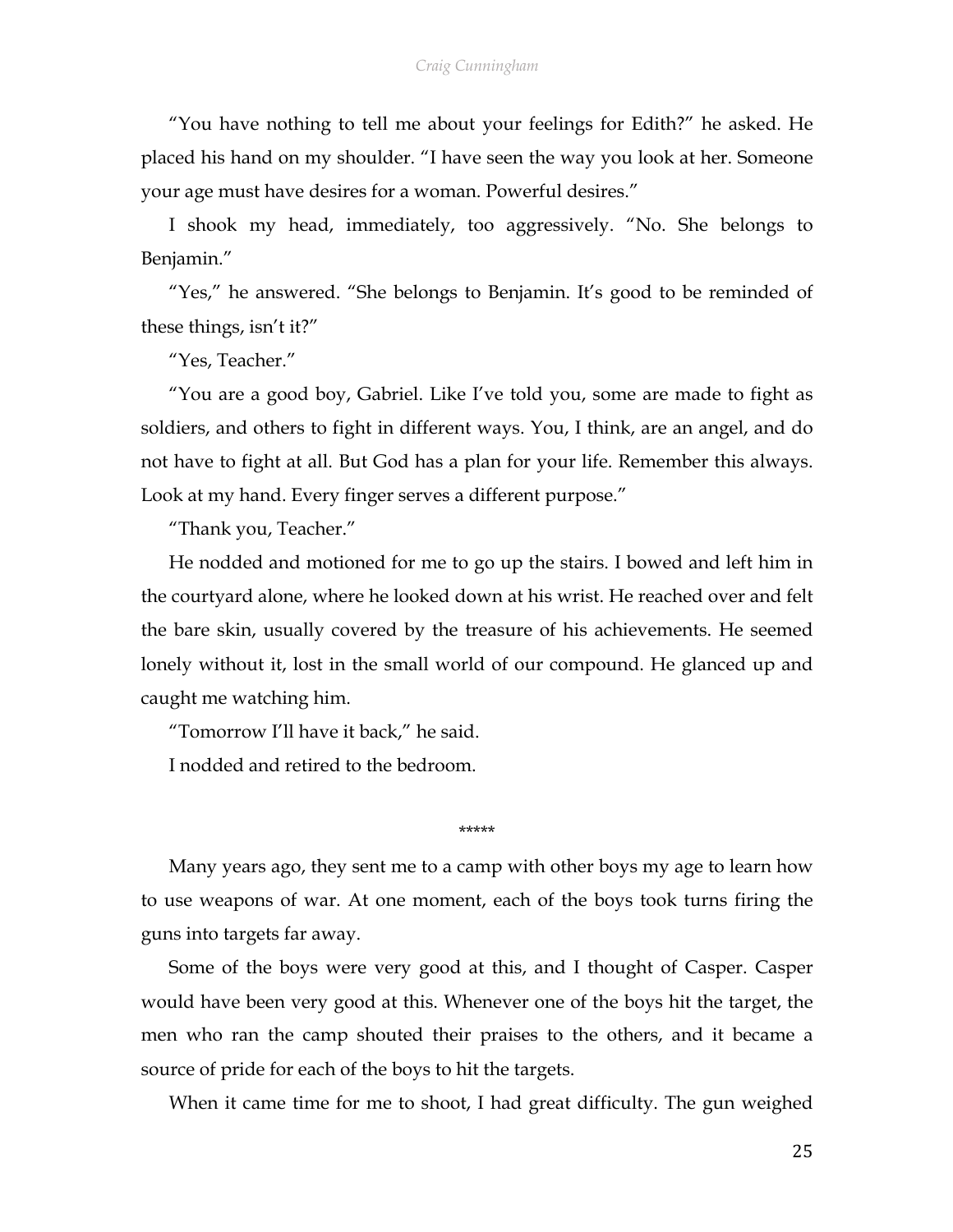too much for me to balance and I could not find the target in the sights. The other boys laughed at me. One of the men shouted, "Shoot it, shoot it! We don't have all day!"

I pulled on the trigger and nothing happened, and the boys began to laugh even harder. Even the men laughed. One of them bent down and clicked the safety to fire.

He snatched the gun away and announced, "Some boys are more like girls!"

When the camp ended, they transferred me back into the care of The Teacher's men. That night The Teacher called me to him and he said, "The leaders of the camp said you were different than the other boys. Is that true?"

"Yes, Teacher."

He placed his hand on mine and said, "Some boys make good fighters, and others do not. You will serve in other ways. See my hand? Each finger has a different purpose. Each boy, or man, has a different purpose. So do not be discouraged, Gabriel."

#### **12:41 AM**

I awoke with a third and final premonition, this one the most frightening of all. I tried to convince myself it was nothing, but I knew better.

A great commotion of gunfire and screams erupted in the courtyard, and I saw a vision of Benjamin's bedchambers. He cast aside the sheets, and Edith rushed towards the door, but Benjamin caught her arm and pulled her back to him. She screamed as footsteps pounded down the hallway towards them. Benjamin reached beneath the bed and took out his machine gun. The door burst open, and Benjamin pulled Edith in front of him to act as a shield, and he fired wildly at the doorway, though most of the bullets scattered across the walls. The men in black fired six quick shots, and Benjamin and Edith both fell to the ground covered in blood, dead.

I reached for Edith, but she lay flat on Benjamin's chest, her eyes open and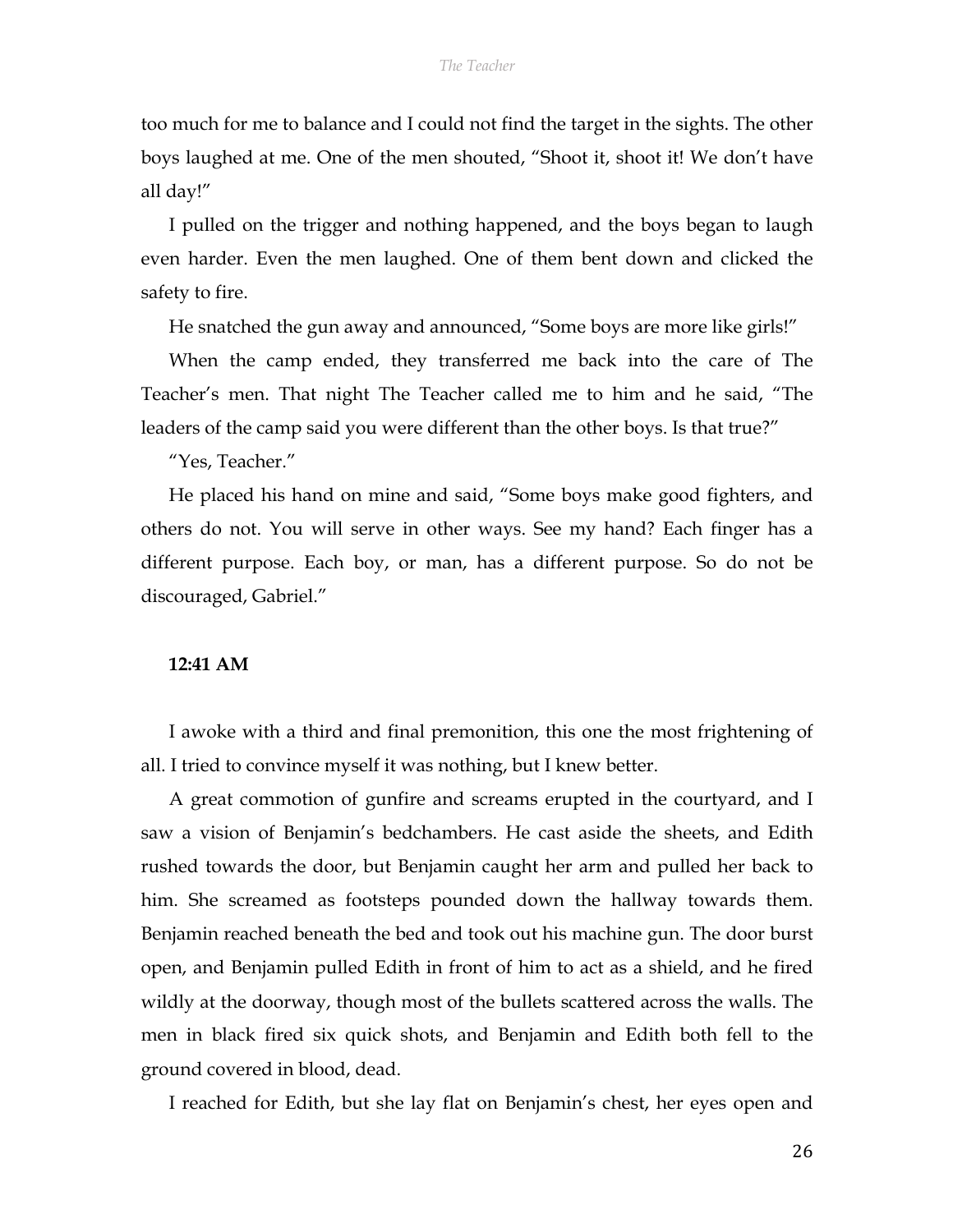cold.

The premonition ended, and I sat up in the bed, feeling nauseous. The others must have heard my heavy breathing because someone called for me to quiet down and go to sleep.

"You've had a nightmare," a voice whispered. "Go back to sleep, Gabriel." I lay back down, but knew I would not be able to sleep, and so I left the room.

# **1:15 AM**

For those of us who had been living in the compound for six years, it was not difficult to escape. I think the general's wife must have learned to escape, too. A small section of the barbed wire on the north wall had no spikes, and the wall itself had several foot holes to climb up. I told Ernest, one of the night guards, that I was unable to sleep, and he gave me a boost onto the wall.

"Thank you," I said to him from atop the wall. "How should I come back in?" "Just come to the front gates and call for me. I will let you back in."

"What if you're patrolling?"

Ernest smiled at this. "Look around you. There is nothing to patrol."

"Do you have a light I can borrow?"

"Of course," Ernest said. He reached to his belt and handed me a flashlight.

I found a foot hole on the other side of the wall and dropped down to the ground.

I ran to the main road leading into El Dorado and stopped at the place where I had hidden The Teacher's gold watch. I turned on the flashlight and walked a dozen paces off the road to the bush. The broken watch remained just as I had left it. I imagined The Teacher standing in the courtyard, looking down at his bare wrist, stripped of his greatest treasure. I could not leave him this way for another day.

The fault was mine alone. The watchmaker had done his duty.

I bent down and organized the pieces, knowing it was a lost cause. The only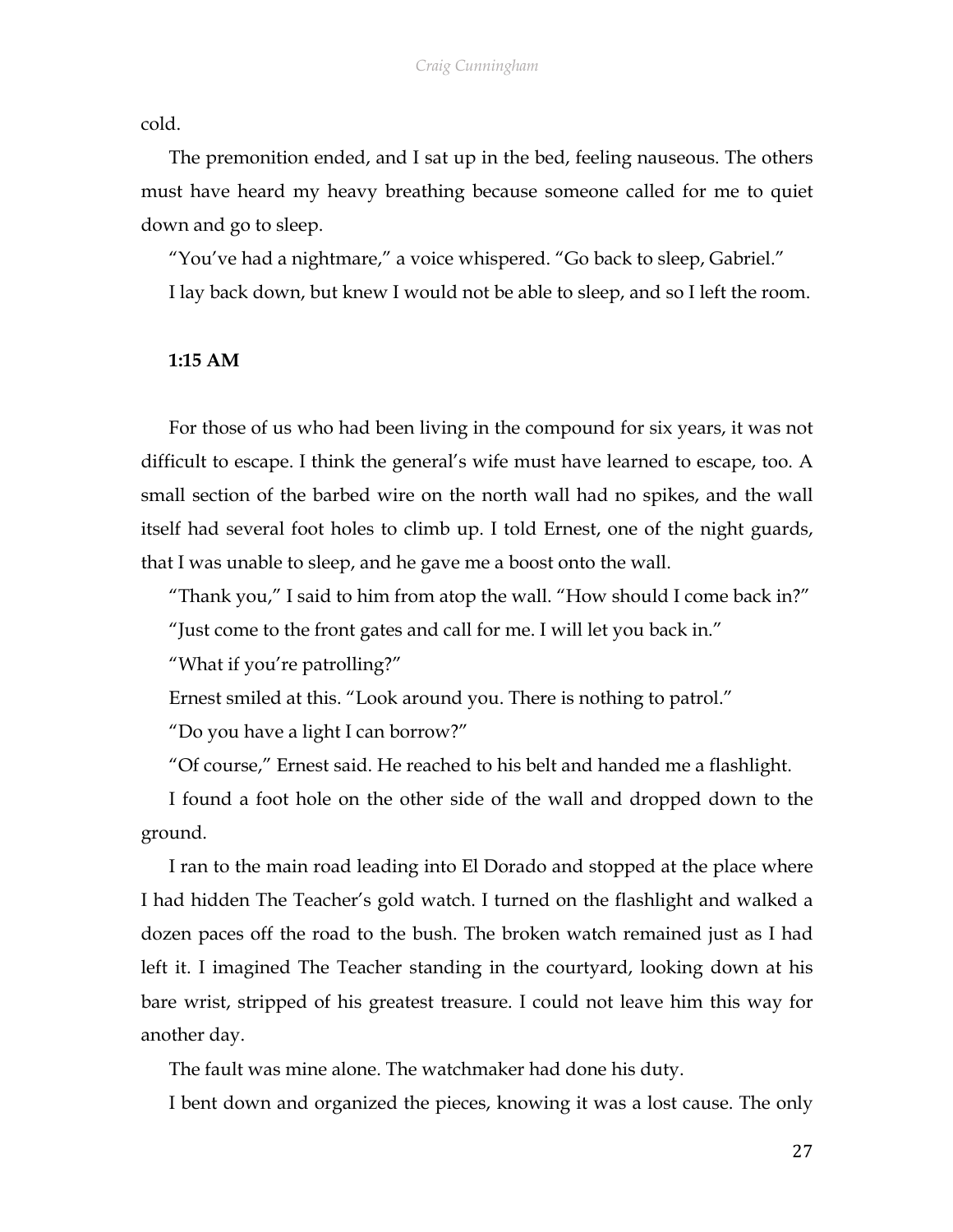choice I had was complete confession, or my soul would never rest. Tomorrow, I would tell The Teacher all that had occurred and seek his forgiveness.

A thought came and went. If I were to turn him in and claim the reward money, I would be able to replace the watch. I would even be able to rescue Edith. What a foolish thought. I gathered the pieces of the watch and placed them in my pocket.

Then I began to walk the road home.

The darkness has a way of making one afraid, but I looked up and felt comforted by the stars. Even in the darkness, they shine. I wished for my heart to become like the stars of El Dorado.

## **2:04 AM**

I heard a sound like a strong wind but felt no breeze in the still night. I turned around on the road and shined my light toward El Dorado. The path was empty. But the noise grew louder, like a fan spinning above my head.

I hurried my steps towards the compound, and that is when I saw the black helicopters descend out of the darkness, just as I had seen in my premonition the previous night.

I leapt off the road and lay flat on the ground, waiting, my back rising up and down with the heaviness of my breath.

Perhaps they were coming down the road with tanks, as well, and I thought the tires of the tanks may crush me. But I was too afraid to move.

I watched as men descended from the helicopters on ropes into the compound, and I heard the first few shots of gunfire, and then silence. Then, even from a great distance, I could hear the men of the compound shouting, "Wake up! Wake up to fight!"

The gunfire increased, as did the heaviness of my heart. My arms and legs were as heavy as stones, and I felt the watch digging into my hip, but I did not adjust to take the pain away. I just listened, and listened, and imagined the